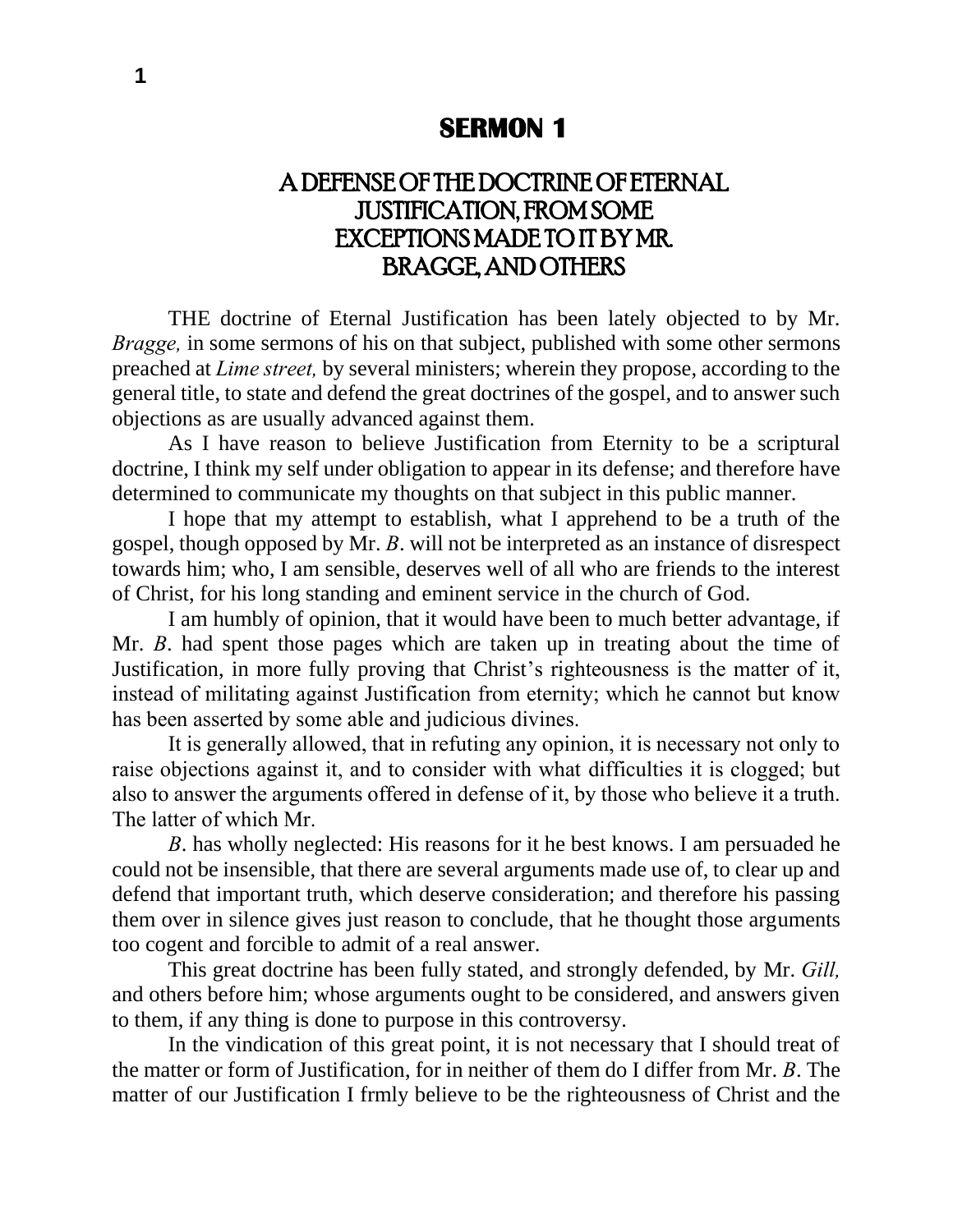form of it, the imputation of his righteousness to us: Though I must confess, that some expressions have fell from this gentleman's pen, which do not very well consist with his own sentiments with respect to the form, as we shall have occasion to observe hereafter. Nor is it needful, that I should largely treat of Justification, as it is eternal, seeing it has not long since been let in a good light by the author whose name is mentioned above; that would be *actum agere,* doing the same thing over again, which cannot be judged necessary: Yet it may not be improper to mention briefy those arguments, by which this truth is confirmed. *The method I shall observe, in treating on this subject, will be as follows:*

**First,** I shall enquire what it is to be justified by faith.

**Secondly***,* Mention those arguments which have been advanced for the proof of eternal Justification. And, **Thirdly***,* Attend to Mr. *B*'s objections against that point, as well as some additional objections from other persons.

*First, I am to enquire what it is to be justified by faith.* Very great controversies have been moved concerning this. Some affirm, that we are so, in a proper sense; or that faith is the matter and cause of our Justification, as the *Arminians* and *Socinians*: This others justly deny; and assert, that Christ's righteousness alone is the matter and cause of our Justification. I shall here endeavor to prove, that Justification by faith has no causality in this affair; it is not the impulsive, material, nor instrumental cause thereof.

**1***. Faith is not the impulsive or moving cause of Justification.* It is an act of pure and free grace, without any motive in the creature: Therefore the Apostle faith, "being justified freely by his grace, through the redemption which is in Jesus Christ (Ephesians 1:7.)" But this benefit would not be of grace, but of works, was our faith the impulsive cause of it: because faith is a work or act of ours, as we learn from the words of Christ: "This is the work of God, that ye believe on him whom he hath sent (John 6:29.)" Salvation is not of works, in any branch of it; "for by grace are we saved, through faith; that not of our selves, it is the gift of God: not of works, lest any man should boast (Ephesians 2:8, 9.)." From whence it is evident that Justification, which is a considerable part of salvation, cannot be by works. The grace of God eminently appears in contriving the way of our Justification by Christ's righteousness, and in fending him into the world to work out a righteousness for us, in which we stand complete in his sight: Hence we are said, "to be justified by his grace, that we might made heirs according to the hope of eternal life (Titus 3:7.)." No other cause can be assigned why sinners are justified in the sight of God, than his free favor and sovereign pleasure, as the effect of which he determined to justify them in the righteousness of his Son.

**2***. Neither is faith the matter of our Justification;* **which appears by these arguments.**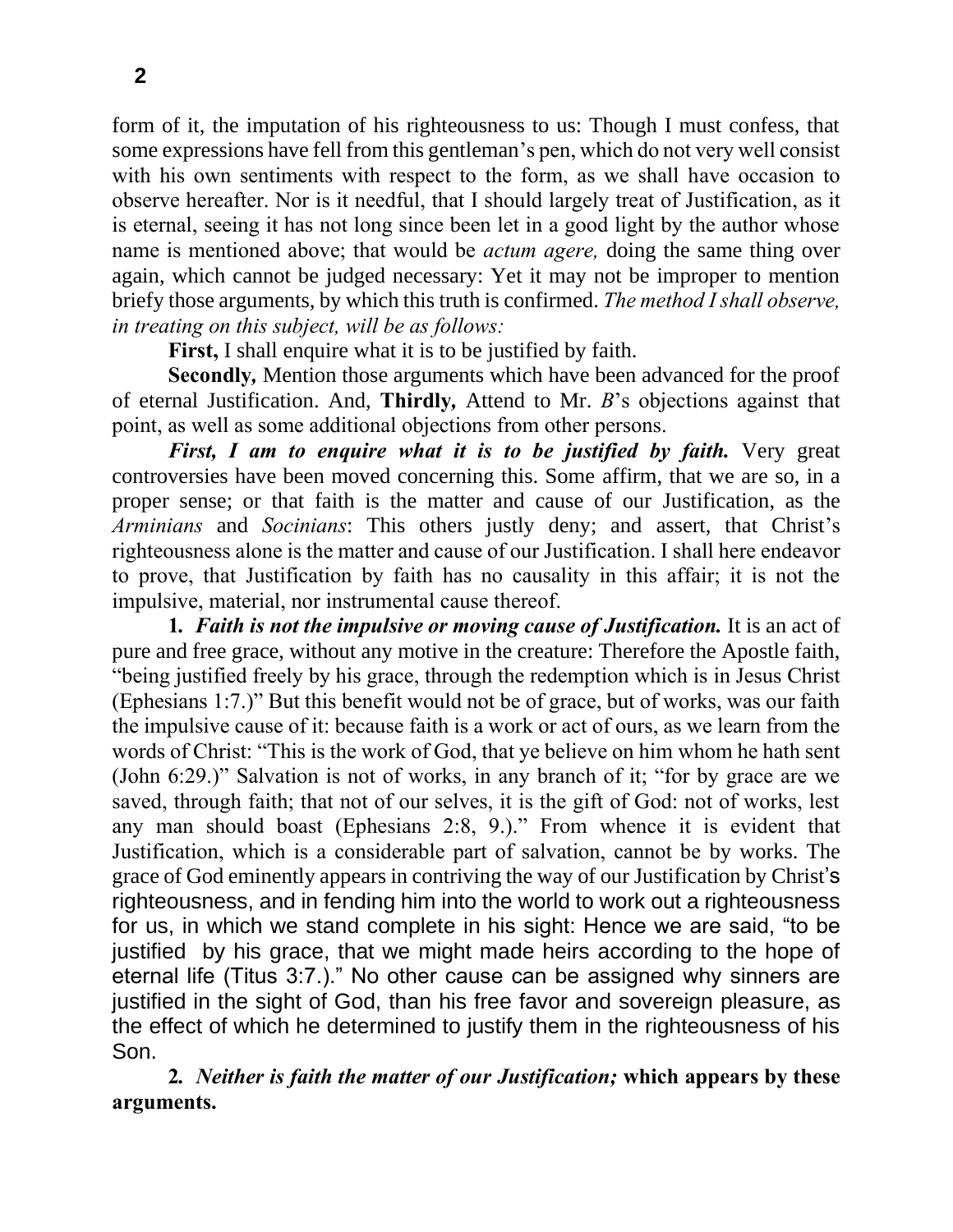**(1.)** Because that righteousness, by which we are justified before God, is not our own. All true believers, as the great Apostle did, esteem "their own righteousness and works but loss and dung, for the excellency of the knowledge of Christ Jesus their Lord; and desire to be found in him, not having their own righteousness, which is of the Law, but that which is through the faith of Christ, the righteousness which is of God by faith. (Philippians 3:9.)" It is manifest, that the Apostle excluded every thing from the business of his Justification which might be accounted his own; and, consequently, faith itself, which though it is a fruit of special grace, may properly be reckoned our own, as we are the subjects of it.

Hence it is that the Holy Ghost speaks of faith as ours: "But the just shall live by his faith (Habakkuk 2:4.)." All dependence on faith for Justification is laid aside by the saints, who are sensible that many deficiencies attend it, and that nothing which is imperfect can recommend them to God.

**(2.)** A perfect righteousness is required, in order to our Justification in God's sight. His law insists upon a complete obedience to all its precepts, and condemns where it is wanting; for the language of it is, "Cursed is every one that continueth not in all things written in the book of the law, to do them (Galatians 3:10.)." Nor will God, in any instance, act contrary to his own law, which cannot be made void; for it is the eternal standard and rule of righteousness, according to which he will always proceed in judgment. Faith is not a righteousness free from imperfection, and therefore it is not such as is demanded by the Law; wherefore we cannot be justified by it.

**(3.)** Faith receives that righteousness by which we are justified, and therefore cannot be that righteousness itself. That which is laid hold on, and embraced by faith, must needs be something different from it, as the act and the object are distinct. Christ's righteousness is that to which the faith of a believer looks, and on which it wholly depends for Justification before God: Therefore, faith is not the matter of his justifying righteousness.

**(4.)** Justification is not by works; for if so, boasting will not be excluded, as it must eternally be in the whole of our salvation: For "it is not of works, lest any man should boast (Ephesians 2:9.);" as was observed before. Faith is an act and work of ours, and therefore cannot be the matter of our Justification.

**(5.)** We are justified by the obedience and sufferings of Christ, and consequently not by faith. The Apostle expressly asserts that we are justified by his blood; "Much more then being justified by his blood, we shall be saved from wrath through him (Romans 5:9. Ver. 19.)." And also, that we are made righteous by his obedience; "As by the offence of one many were made sinners, so by the obedience of one shall many be made righteous:" Therefore not by faith.

**3.** *Faith is not the instrumental cause.* In this I am entirely of Mr. *Baxter*'*s*  opinion, who reasons thus: "If faith be an instrument, it is the instrument of God or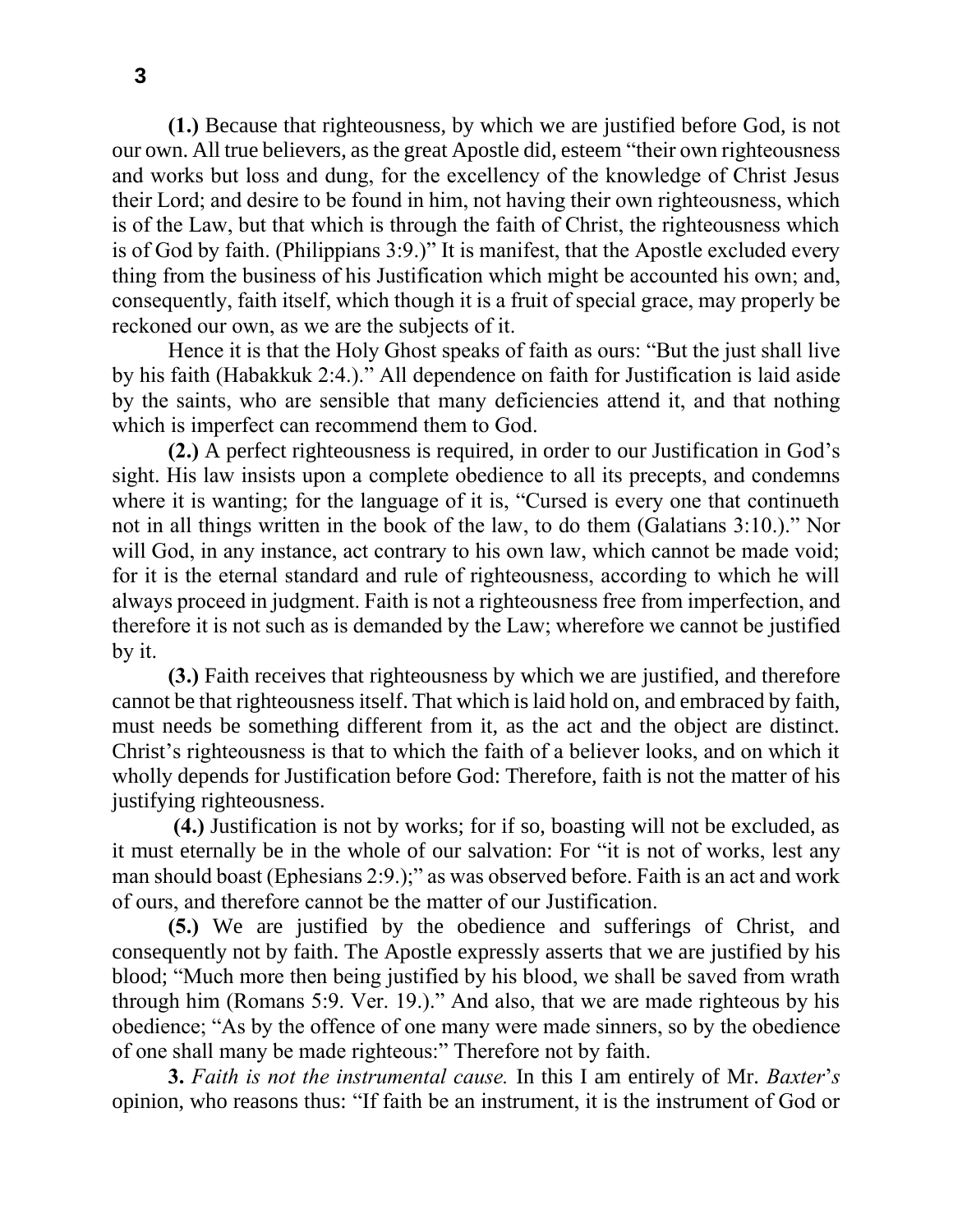man; not of man, for man is not the principal efficient, he doth not justify himself; not of God, for it is not God that believeth " No act of man can be an instrument in those acts of God which are immanent: Justification is such an act; and as Justification is not an act of man's, or he doth not justify himself, faith cannot be his instrument in an act which is none of his. Upon the whole, it may be strongly concluded, that the *to credere,* or act of believing, is not imputed to us for righteousness, but the object of faith. That this was the Apostle's meaning, when he thus expresses himself, "for we say that faith was reckoned to *Abraham* for righteousness, is justly observed by *Maresius.* "This faith, which is imputed to us for righteousness, ought, to be taken metonymically for Christ being apprehended by faith; inasmuch as faith apprehends and applies the righteousness of Christ to us, not simply, or as altogether another's, but as ours: As *Paul,* his own inherent legal righteousness being rejected by him, fought that which is through the faith of Christ, and of God by faith; whence also it is called the righteousness of God, as that fear by which *Jacob* sware, was called the fear of his father; where fear is metonymically put for God, whom he feared." Thus far he. It is evident, that sometimes by faith Christ must be understood; as when it is said, "but after that faith is come, we are no longer under a school-master (Galatians 3:25.):" That is to say, since Christ, the object of faith, is come into the world, we are no longer under the law as a schoolmaster. Faith is not so much as *causa sine qua non* in this affair, as appears by the eternal Justification of the elect: It has not the least concern herein, if Justification is properly taken. But,

If Justification be considered in the knowledge or perception of it, it is by faith; and that is intended when we are said to be justified by faith, if faith is to be taken in a proper sense. By this grace we behold our natural pollution and inability to perform that which is good; the perfection and spirituality of the law; the necessity of an interest in Christ's righteousness, in order to our acceptance with God; the glory and excellency of it: In consequence of which we renounce our own works, and wholly depend upon the spotless righteousness of Christ. At sometimes also we by faith view that we are all fair, and without spot in the sight of God, as he considers us in the glorious robe of his Son's righteousness, though full of impurities and spots in our selves. In those seasons we are filled with joy unspeakable, and full of glory; and can draw nigh to God, as our Father, with a holy freedom and liberty. This is the concern which faith has in our Justification: It beholds and views it, but doth not give being to it, or impute the righteousness of Christ to us, that is God's act without us; and therefore Justification by faith, is only the comfortable knowledge or perception of that gracious privilege.

**4.** Two reasons may be offered why we are said to be justified by the grace of faith, even in our apprehension thereof.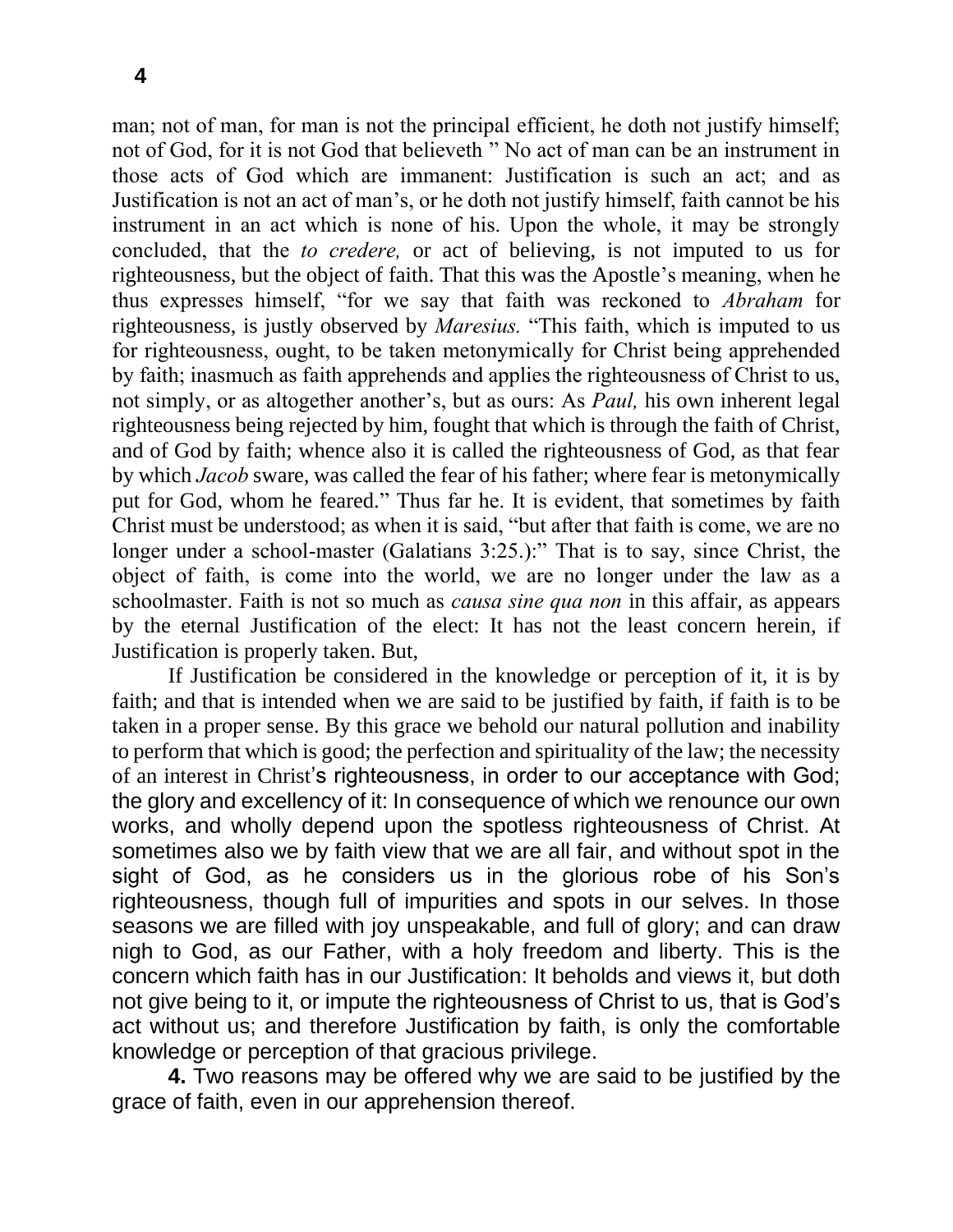**(1.)** Because faith is the eye of our souls, by which we view it, or discern the justifying righteousness of Christ, as imputed to us.

**(2.)** This grace is of a soul-humbling, and Christ-exalting nature, as Mr. *B*. observes: "Of all the graces of the Spirit, faith is the most emptying, and accordingly goes poor and indigent to Christ; other graces bring as it were something along with them, whereas faith brings nothing to Christ but a naked back " And so it is eminently suited to the design of God in the Justification of sinners: "For it is of faith, that it. might be by grace; to the end the promise might be sure to all the seed (Romans 4:16.)." It may not be improper to observe here, that It is asserted, that "elect infants dying in infancy, are justified by faith in the habit, though not by faith in the act." If this is true, it follows, that God doth not justify all his elect in one and the same way, but some by the habit, and others by the act of faith: For the proof of which, I am of opinion that no solid argument can be offered. Again, a principle or habit cannot see, or receive an object: Now if Christ's righteousness is to or upon us, in a way of believing, and it cannot be ours till actually received by faith, both which are affirmed by our author; how come elect infants, who die in infancy, to be actually interested in that righteousness, seeing they cannot act faith, and consequently are uncapable of receiving Christ's righteousness? Therefore it must necessarily be concluded, that the gift of Christ's righteousness becomes actually theirs, without any receiving act in them: And unless it can be proved that God justifes his elect in a different manner, that is to say, some by the habit, and others by the act of faith; the same must be granted concerning those of the elect, who live to riper years. Farther, from hence I cannot but conclude, that no act of faith is necessary to the being of Justification; for, if so, those of the elect who die in infancy, cannot be justified . But why an act of faith should be required to the actual Justification of some of the elect, and not to the Justification of others, I am not able to conceive.

The grace of faith, by which we apprehend our Justification is of the operation of God, It is an effect of powerful and efficacious grace, and not the produce of human power, skill, or industry. It Is not got, but given, as is evident from those words of the Apostle: "By grace are ye saved, through faith, that not of yourselves, it is the gift of God (Ephesians 2:9.)." And the grace of God is abundantly displayed, in working faith in our souls; over which, as I take it, a veil is drawn by our author in this exhortation of his, "With all your getting's, get faith." Dead sinners, or such as are void of spiritual life, cannot act spiritually, and therefore it is not in their power to get faith; and as they have no ability to believe, they have no inclination to it, for their hearts are full of enmity against God.

Besides, if faith is got or acquired by men, they make themselves to differ, and have whereof to boast, for then they have something which they did not receive as a gift of free grace; which is constantly denied in scripture,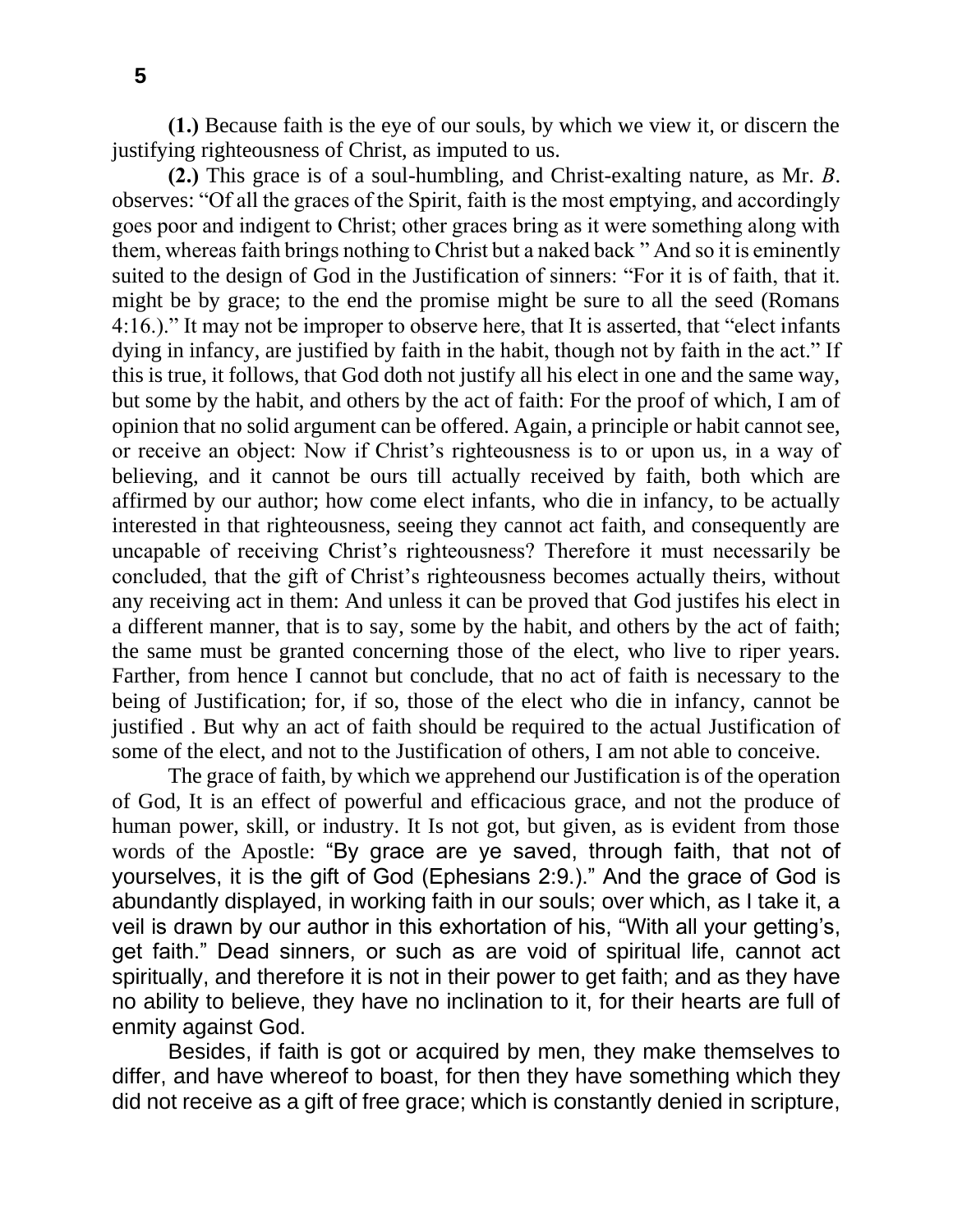and will never be owned by the saints. Again: It may as well be required of sinners to form divine and supernatural principles in their souls, or to create spiritual life in themselves, as to get faith, for the meaning is the same, which is a work proper to God. Moreover, such an exhortation is not likely to debase and humble proud sinners, or to convince them that they are impotent to good; but rather to swell their haughtiness and pride, and occasion them to Imagine they are possessed of a power which they are not: Thereby also, it is not improbable, but many saints, who are sensible of their weakness, and of the strength of unbelief, may be dejected in their souls, because they cannot, many times when they desire it, exercise that faith which is wrought in their hearts by the Spirit of God. But this by the by.

Secondly, I now proceed to mention those arguments, by which the truth of eternal Justification is confirmed. And,

#### **1***. Justification is an immanent, and consequently an eternal act.*

This argument must be allowed conclusive, unless it can be proved that Justification is a transient act.

## **2***. The elect were by God considered and viewed in Christ from*

*everlasting;* which is excellently expressed by Dr. *Goodwin* in these words: "Look, as God did not, in his decrees about creation, consider the body of *Adam* singly, and apart from his soul, nor yet the soul without the body (I speak of his creation and state thereby) neither should either so much as exist, but as the one in the other: So nor Christ and his church in election, which gave the first existence to Christ as a head, and to the church as his body, which each had in God's decrees." Now as God considers his elect in Christ, they are either objects of condemnation, or Justification. The former must be denied, and therefore the latter evidently follows; except, as God beholds the elect in Christ, they are neither objects of condemnation, nor Justification; which is an absurdity that none will admit.

**3***. The elect were blest with all spiritual blessings in Christ before the foundation of the world; and therefore, with Justification,* for that is a spiritual blessing. "This grace by which we are justified, was given us in Christ from eternity, because from eternity God loved us in Christ, and made us accepted in him."

**4***. When Christ, as a surety, engaged for the elect, they were Justified.* "At the same time in which Christ became a surety for us, and our sins were imputed to him, we were absolved from guilt, and reputed just; that is, actively justified :" Which was from everlasting, or before the foundation of the world.

## **5***. God eternally decreed not to punish sin in his people, but in his*

*Son.* His decree to punish sin in his Son, includes his will to impute it to him; and his purpose not to punish it in his elect, takes in his will not to impute it to them, and must be their Justification from all sin in his sight.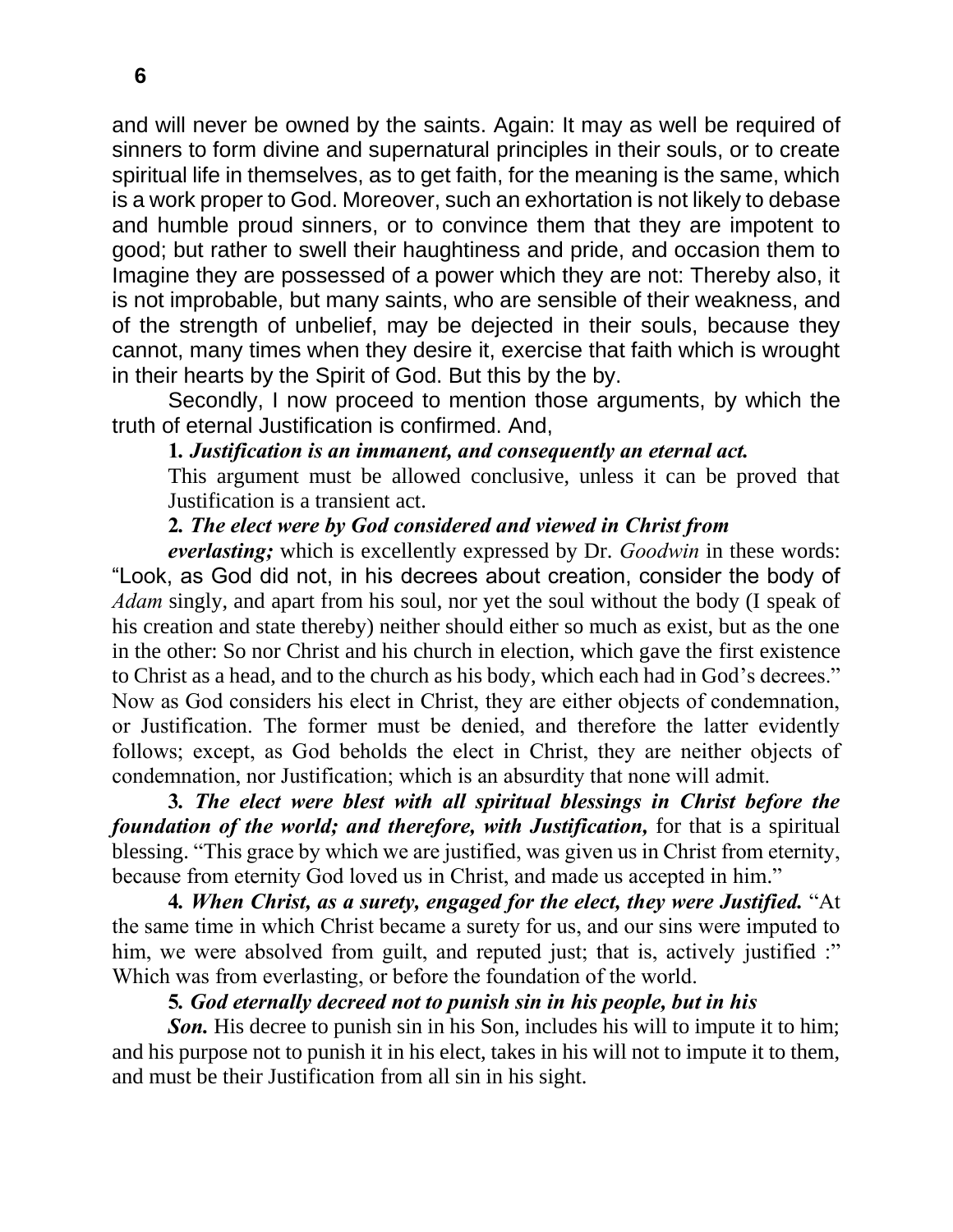**6. "***Christ's atonement and bearing sin was in the eye of God from eternity, as if already done:* Hence the patriarchs were actually and personally justified by it as Dr. *Chauncy* well observes. Therefore, why may it not be concluded that the elect were justified from everlasting, since God had the atonement of Christ then in his eye? I should be glad to see their arguments thoroughly examined, and solidly refuted, if they do not sufficiently prove what they have brought forth.

Thirdly, I shall now go on to answer those objections which are advanced against eternal Justification.

Here I shall, 1st, attend to those raised by Mr. *B*. and, 2dly, to various objections made by some other persons.

I am **1st,** to begin with those objections which Mr. B. has advanced against eternal Justification. Now he objects thus:

**Object. 1.** "Faith must be more than a manifestation of our Justification, because the saints are said in scripture to have access, by faith, into the grace wherein they stand;" "being justified by faith, we have peace with God, through our Lord Jesus Christ; by whom also we have access, by faith, into this grace wherein we stand (Romans 5:1. 2.):" That is, we stand actually pardoned, and actually justified before God, as well as actually reconciled with God. In the opinion of our author, this text is a sufficient proof that the saints, by faith, enter into a justified state, and consequently cannot be justified before they believe. In order to shew that he mistakes the sense of the text, I would observe these things.

If by faith we are actually brought into, or fixed in a justified state, it will follow that this grace has a causal influence on our Justification; which it is evident it has not, because Justification is no other than the imputation of Christ's righteousness to us, which is an act proper to God. If our actual Justification is by faith, it is either by the habit, or the act of faith: Now, as I apprehend, there is no ground to assert that Justification is by the habit of faith, because no action can be ascribed to faith as a habit; and should any assert that it is by the act of faith, I would enquire of them, whether Justification is only by the first act of faith, and not also by renewed acts? If it is only by the first act of faith, it then evidently follows, that faith has not the same concern or use in our Justification, in its renewed acts, as in the first act of it. Besides, if our actual Justification depends upon, or is by repeated acts of faith; this, as a necessary consequence, will arise from thence, That when faith is not in exercise, believers are not justified ; because, according to this, faith gives actual being to Justification. Wherefore, I cannot but conclude, that if Justification be the benefit designed by that grace, into which the saints are said to have access by faith, thereby is not intended, that Justification, as to its actual being, commences when they believe, but only that at that time they have the comfortable apprehension of it. But I am persuaded, that upon a due consideration of that strict connection which these words have with the first verse, we shall see reason to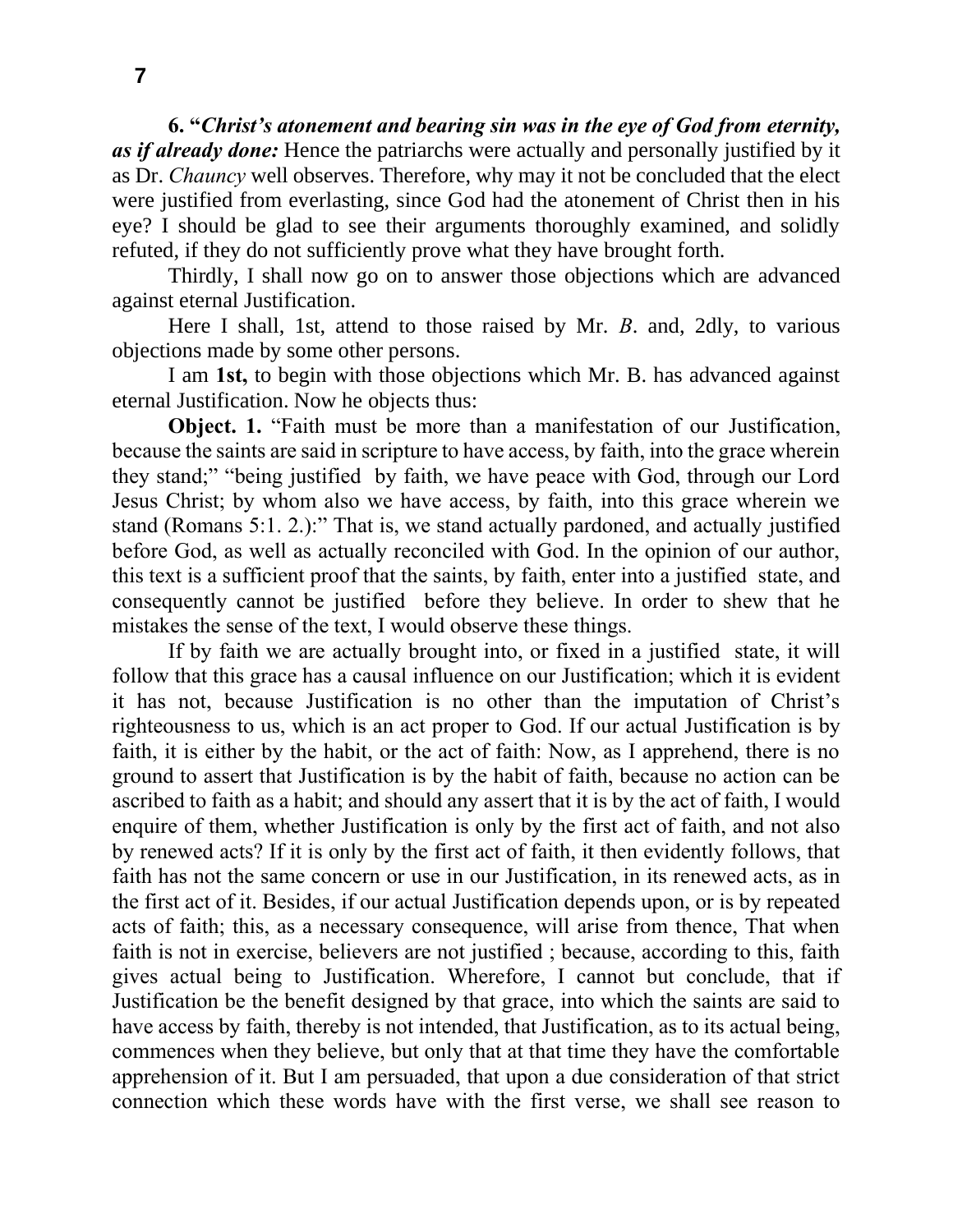conclude, that some other privilege, and not Justification, is intended by that grace, into which the saints are said to have access by faith: For it is to be observed that the Apostle, in the first verse, asserts that we are justified by faith; "being justified by faith, we have peace with God, through our Lord Jesus Christ." Now, if we suppose that he intends the same thing in the second verse, we shall make him guilty of a gross tautology, and shall then be obliged to take the words in this view; "being justified by faith, we have peace with God, through our Lord Jesus Christ; by whom also we have access, by faith, into the grace of Justification;" or thus, "being justified by faith, by faith also we are justified . But I imagine, that none will allow that the Apostle could possibly be guilty of such a needless repetition; and, if not, it must be granted that some other privilege, and not Justification, is to be understood by that grace, into which the saints are said to have access by faith. Now our access to the throne of grace is usually intended, when the *Greek* word for access is made use of in other places. And I can see no reason why that may not be allowed to be the sense of it in this. The design of the Apostle in the words, seems to me to be this; That through Christ we have freedom of access unto the throne of grace: The preposition  $\epsilon \vec{L}$  may as well be rendered *unto*, as *into*: Whereat we stand; for *en* maybe translated *at*, as it sometimes is: As for instance;  $\epsilon \zeta \nu$  δεξια<sup>*c*</sup> τε του<sup>*c*</sup> θράνου Θεού<sup>*c*</sup> at the right hand of the throne of God (Hebrews 12:2.)." So that the words strongly imply, that our access to the throne of grace, is a standing privilege or benefit, of which we shall never be deprived, because our liberty of access to God depends upon, or is secured by the infinite merit of Christ's blood and righteousness, which will eternally remain the same. From the whole, it is evident, that this text affords nothing for the proof of what is collected from it by Mr. *B*. that the elect of God are not actually justified before they believe, or that their actual Justification is by faith.

**Object. 2.** "Was faith only a manifestation, *i.e.* of our Justification, why is it compared to a hand, as well as to an eye?" I answer: Faith, as an eye, views that it is necessary we be furnished with a righteousness which is perfect, and that we have no such righteousness of our own. It also beholds the perfection and glory of the righteousness of Christ; and, as a hand, it lays hold on and receives that righteousness for our Justification in the sight of God.

But our act of receiving this righteousness, is not the imputation of it to us, which is the *ratio formalis* of our Justification, and is God's act alone; our receiving act can have no concern therein. Besides, we receive Christ's righteousness as justifying, and consequently are justified before our reception of it. Further, if the act of receiving Christ's righteousness is our actual Justification, we justify ourselves; whereas Justification is an act of God's grace towards us in Christ, as has been before observed. Moreover, if actual Justification is by our receiving Christ's righteousness, it is repeated as often as we act faith on the justifying righteousness of Christ, except this grace, after the first act of it, ceases to have the same concern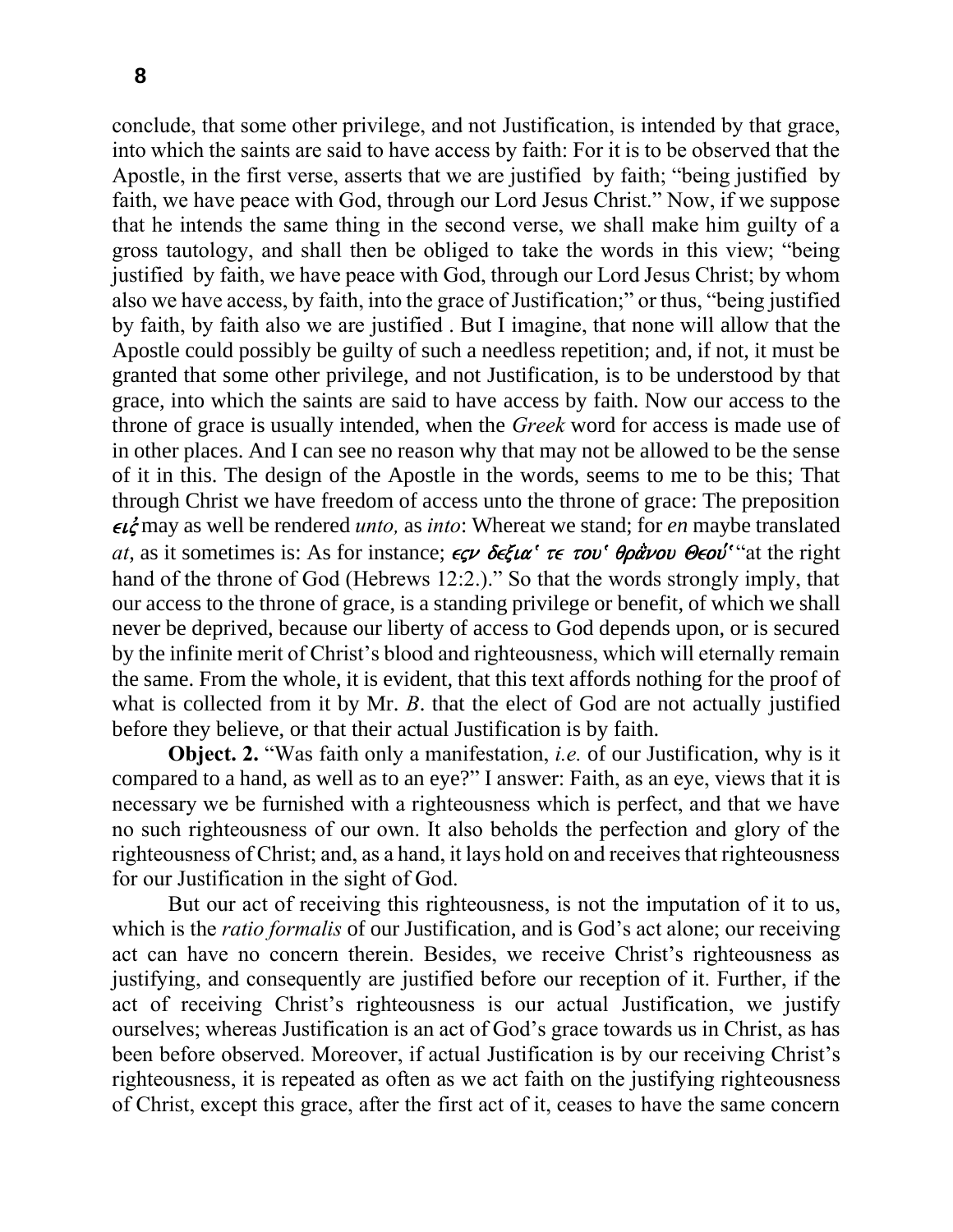in Justification as it has in its first act; which, if any take the liberty to assert, I hope they will make it fully appear: To conclude; when it is said that Justification by faith is the comfortable knowledge of it, therein is included the act of renouncing our own righteousness, and applying to Christ's, as that which alone can justify us before God. But what proof this affords, that Justification by faith is to be under food in a proper sense, and cannot precede it, I am at a loss to understand.

**Object. 3.** "Faith, in the business of Justification, must be more than a manifestation; because, was it no other, other graces would share with faith, in its use and office, as it respects our Justification, for they all speak by way of manifestation, and evidence our being loved, and chose in Christ from everlasting." In this objection there are several grand mistakes. There is something in it which is perfectly irreconcilable to what our author has before asserted. Here he tells us, that faith, and other graces, are a manifestation of God's everlasting love, and his choice of us in Christ; which are immanent acts, or I know not what acts of God must be looked upon to be such: Nay, he himself allows they are, in these words; "All the purposes of God, as they are in him, are immanent acts." Therefore, God's purpose or will to love his people from everlasting, and his eternal election of them in Christ, must needs be such acts. He elsewhere asserts that it is impossible the immanent acts of God should be known by any creature: For, concerning them, he delivers himself in this manner; "As he must be a man, and not an inferior being, who knows what the immanent acts in man are, or how things lie in his mind and will; and he must be an angel, who knows what the immanent acts of an angel are; so he must be God, who knows what the immanent acts of God are, or how things lie in the divine mind and will. Thus God himself speaks of them; "My thoughts are not your thoughts, neither are my ways your ways, saith the Lord: For as the heavens are higher than the earth, so are my ways than your ways, and my thoughts than your thoughts." It must be allowed, that it is a most palpable contradiction to assert, that the Immanent acts of God cannot be known, and yet that faith, with other graces, is a manifestation of those acts. Again, let us consider what Mr. *B*. has said about the impossibility of knowing the immanent acts of God. Now, that no creature below man can understand his immanent acts, must readily be granted; because no creature inferior to man, is endued with reason: But that no creature, unless an angel, can know the immanent acts of angels, is a mistake.

Their acts are rational acts, and may be understood by a principle of reason, with which the mind of man is furnished; not but the immanent acts of angels must be discovered to man, in order to his knowledge of them; and so likewise the immanent acts of men must be declared, before they can be known by others. The same also is to be observed concerning the immanent acts of God; they, in some measure, are to be understood by rational or intelligent creatures, as our author himself is obliged to allow in another place, though he is so unhappy as to contradict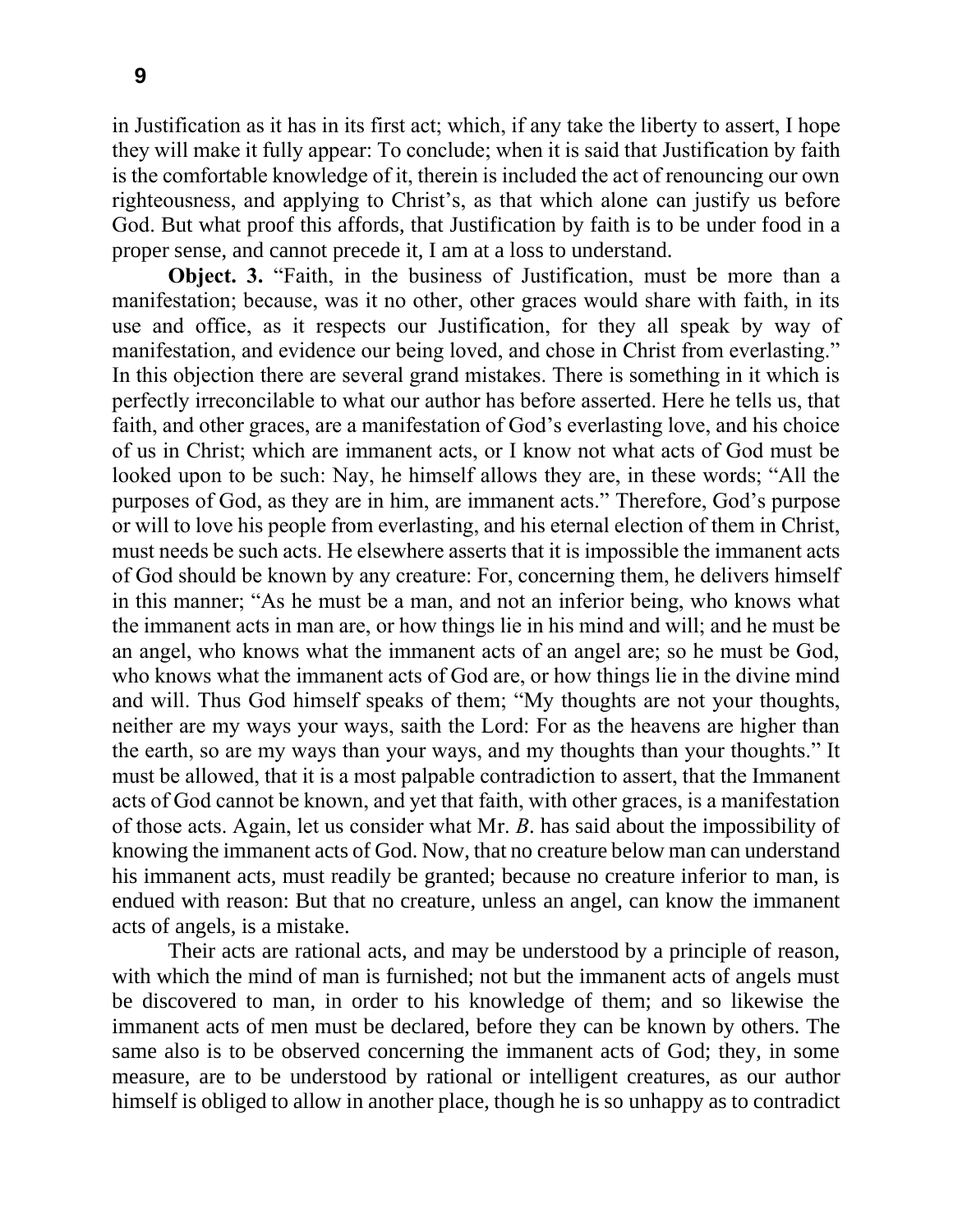himself here. It is certain that God's immanent acts could never have been understood by us, if God himself had not revealed them: But have we not, in the Bible, a clear discovery of his immanent acts, which relate to the salvation of his elect; and are they not revealed, in order to be known by them for their peace and comfort? Further: Are not God's purposes to save the elect, and the contrivance of proper ways or methods to effect such a gracious design, his immanent acts? And are not they declared to us in the holy scriptures? And also are they not, in some degree, known by us, as we are illuminated by his grace? Besides, if it is impossible for us to conceive of God's immanent acts, we must remain eternally ignorant of them, for we shall not be denied in heaven.

Add to this, If it is absolutely impossible for us to know the order of things in the divine mind, we shall not, to eternity, be able to resolve this question, Whether God, in his decree of election, foresaw that we would believe, prior to, and independent on his purpose, that we should believe, and be holy? And therefore, all disputes with the Remonstrants about it must needs cease, and be acknowledged vain and impertinent. Whence it appears, that this observation favors eternal election no more than eternal Justification. I also add, that how much forever it may be thought, upon a cursory view of this text, ("My ways are not as your ways," etc.) that it affords sufficient evidence to support what it is brought in favor of; I doubt not, but upon a close enquiry into it, the judicious reader will easily see that the true meaning of the words is this: That God's mercy, which is displayed in the remission of our sins (and is spoken of in the verse before) is not to be limited by our narrow conceptions, but that it infinitely exceeds those notions which we are too ready to entertain concerning it. To this purpose are those words of *Calvin* upon the text: "I am not a mortal *man,* that I should act towards you as one severe and implacable." If our author intends that God's immanent acts cannot be comprehended, I believe none will oppose him in that. But there is a wide difference between conception and comprehension; we are capable of conceiving, or forming ideas of God's love, but shall never be able to comprehend it. I observe that faith is not a manifestation of God's love to us, and choice of us in Christ from everlasting. This grace cannot pry and search into God's heart, and acquaint us with his secrets, any farther than they lie open to our view in divine revelation; our knowledge of them arises wholly from the discovery God himself makes about them. The manifestation of these things is either external or internal. The external manifestation of God's favor to his elect, and his eternal designs of grace concerning them, is in the Gospel: "That is the mystery, which from the beginning of the world hath been hid in God, who created all things by Jesus Christ (Ephesians 3:9.)" Herein are made known God's eternal love to his chosen, and the secret acting's of his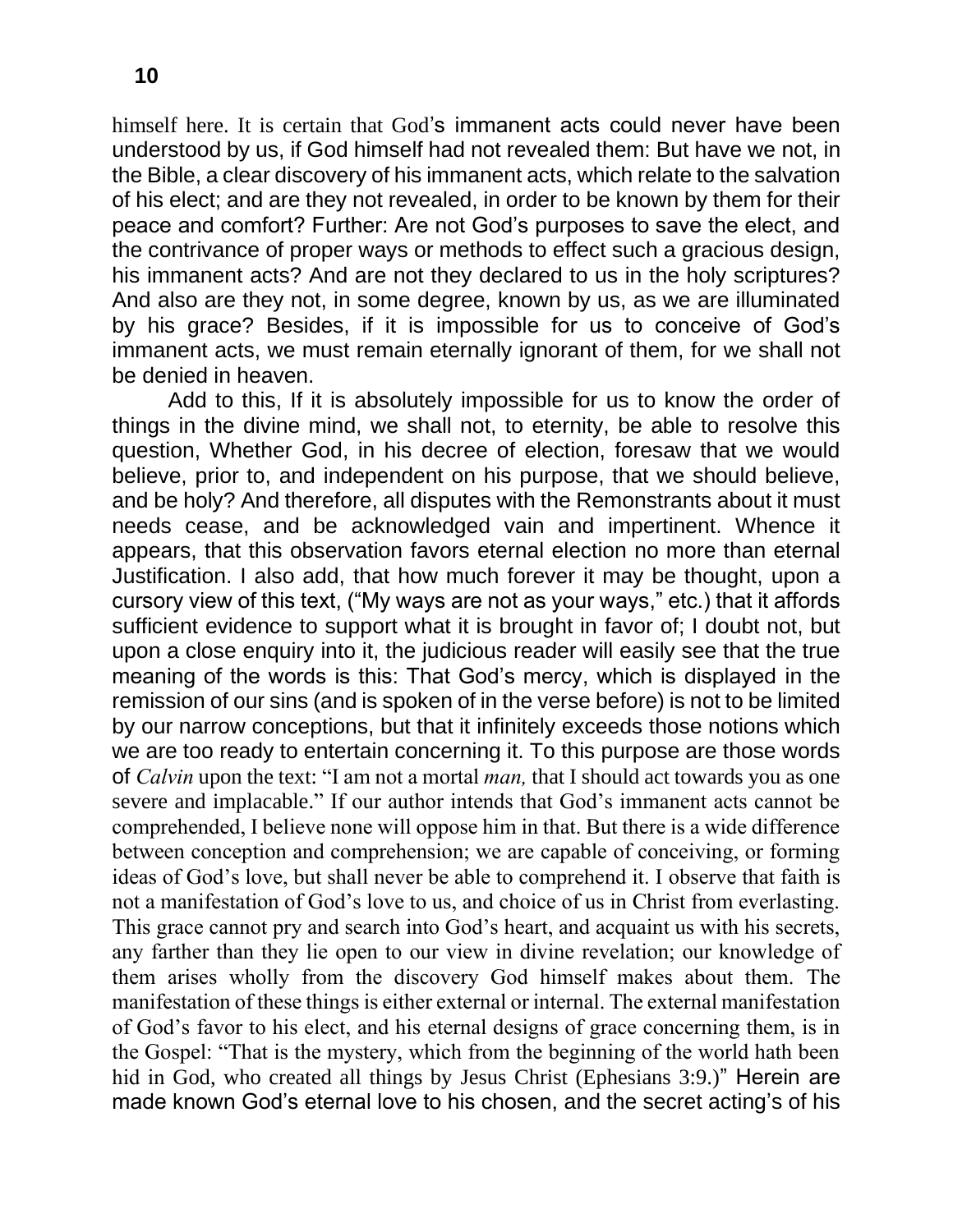goodness to them before the world was, his covenant- transactions with Christ their Head, to secure their eternal salvation and happiness. For what is the gospel but a manifestation of the contrivance of our redemption, and the actual accomplishment of it by Christ? Upon this account it is called the "wisdom of God in a mystery, even the hidden wisdom which God ordained before the world to our glory (1 Corinthians 2:9.)." There is also an internal manifestation of these things to our souls, of which the Spirit of God is the author: "For he searches all things, yea, even the deep things of God," and reveals them to us, or enables us spiritually to understand them; as is evident from those words of the Apostle: "Eye hath not seen, nor ear heard, neither have entered into the heart of man, the things which God hath prepared for them that love him; but God hath revealed them to us by his Spirit (Ver. 9, 10.)" It is therefore very obvious, that faith is not the manifestation of these things, neither externally, nor internally. It may be farther observed that other graces, as well as faith, are manifest proofs of our interest in God's eternal love, and of our being the objects of his eternal choice in Christ; because they are effects which flow from thence.

But tho' they are an evidence of these things, as effects are clear proofs of the existence of the cause by which they are produced, that ought not to be confounded with the manifestation of God's everlasting love to our souls, and of our eternal election in Christ: For then we must be supposed to have a constant sense of God's love to us, and choice of us, because our graces, at one time as well as another, are evidences of these things. Besides, the revelation of God's love to us, is only received by faith. For neither love, nor fear, nor repentance, can embrace the witness of God's Spirit; that is peculiar to the grace of faith, "which alone Is the substance of things hoped for, and the evidence of things not seen (Hebrews 11:1.): "That is, it is by faith only that we view invisible things. Therefore, this grace has its peculiar use distinct from all others, in the sense or apprehension of our Justification, and, consequently, this objection vanishes.

**Object. 4.** "If faith, in the business of Justification, is no more than a manifestation, one believer may be more justified than another, as his manifestation thereof may be dearer and fuller." I answer that Justification is God's act, not ours. He only justifies the ungodly by imputing Christ's righteousness to them. Therefore, Justification by faith is not to be understood properly, *i.e.* the being of Justification is not designed; for that has no dependence on faith, but the knowledge of this benefit is intended, when it is said we are justified by faith. Nor is it any absurdity to affirm, that one believer has a fuller discovery of his Justification by Christ than another; and that the saints, at one time, may have a stronger assurance of their Justification, than at some others. Farther, Mr. *B*. suggests, under this head, that the doctrine of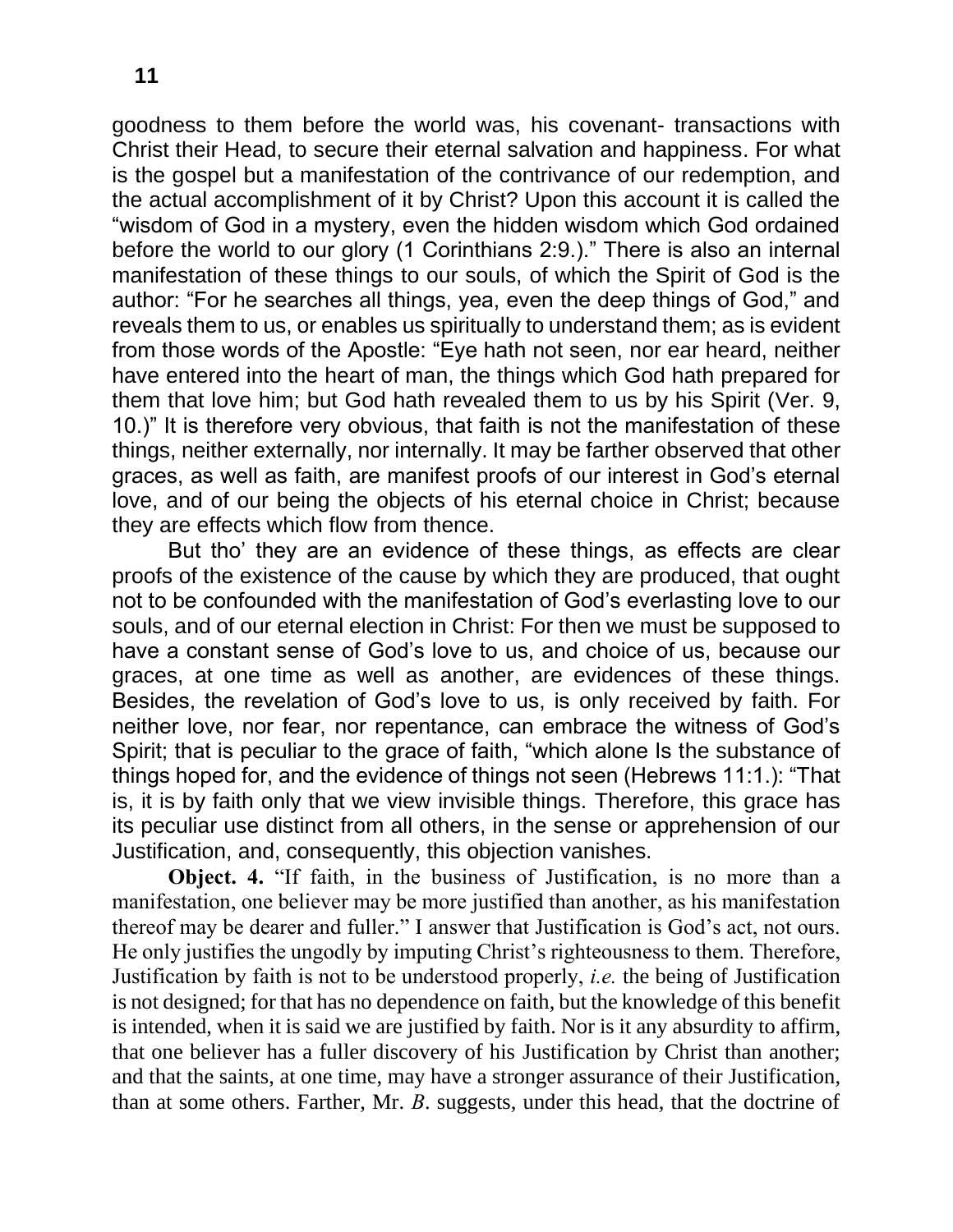eternal Justification smells rank of the *Arminians.* Everyone knows they are no friends to it, any more than some others. And I am well assured, if those who embrace it, could once discover what connection there is between that doctrine and *Arminian* principles, they would, with the greater freedom, part with it: For, in their opinion, that scheme is wholly contrary to scripture.

To conclude: If Justification is by faith, in a proper sense, or if it has a dependence on faith as to its actual being, and faith has always the same use in Justification, I may take leave to return our author's words upon himself: "That a believer in the dark would be no more justified , than whilst he was shut up in unbelief." All which is unscriptural, and smells rank of the *Arminians,* who hold a falling from grace. This absurdity is a natural consequence, which arises from the opinion of actual Justification by faith; because, when that is not in being, upon which anything depends, that which has its dependence on it cannot then exist; but faith, on which actual Justification depends (according to this author) is not always in the act, though it is in the habit. The consequence is easy to be understood.

**Object. 5.** "To talk of God's actually imputing a thing of that worth, as is Christ's righteousness, to nothing, or to that which as yet has no actual being; that he should actually impute Christ's righteousness to a *non ens,* or to one who as yet is not, is to talk, not only unscriptural, but unintelligibly." To this objection I answer: The immanent and transient acts of God are to be distinguished; the latter produce a real change in their subjects, and necessarily require their existence; but God's immanent acts are not productive of any physical change in their objects, and consequently it is not necessary that they should exist, when those acts take place. Justification is not a transient, but immanent act: It is the imputation of Christ's righteousness to us, which is an act in God's mind, and effects no real change in us; therefore our existence is not necessary to our Justification before God. Let it be farther observed, that if the imputation of righteousness requires our actual existence, the imputation of sin doth also. There is the same reason for asserting the one, as the other. That sin was imputed to us before we had an actual being, is evident; for sin was imputed to us when we were made sinners, which we were immediately upon, or by the fall of *Adam,* as we may justly collect from those words of the Apostle: "For by one man's disobedience many were made sinners (Romans 5:19.):" That is, all the posterity of *Adam* were by God reputed sinners, because they sinned in him as their public head. This clearly proves the imputation of sin to us long before our actual existence. Again: That sin was imputed to the elect (as considered in themselves) from everlasting, is fully demonstrated by the covenant of grace, which God and Christ entered into in eternity, to save them from the dismal consequences of their sins. Sin must be first imputed, before any penal evil can be inflicted on us. The corruption of our nature follows the imputation of sin: That is the cause why we are shaped in iniquity, and conceived in sin. Therefore, we stand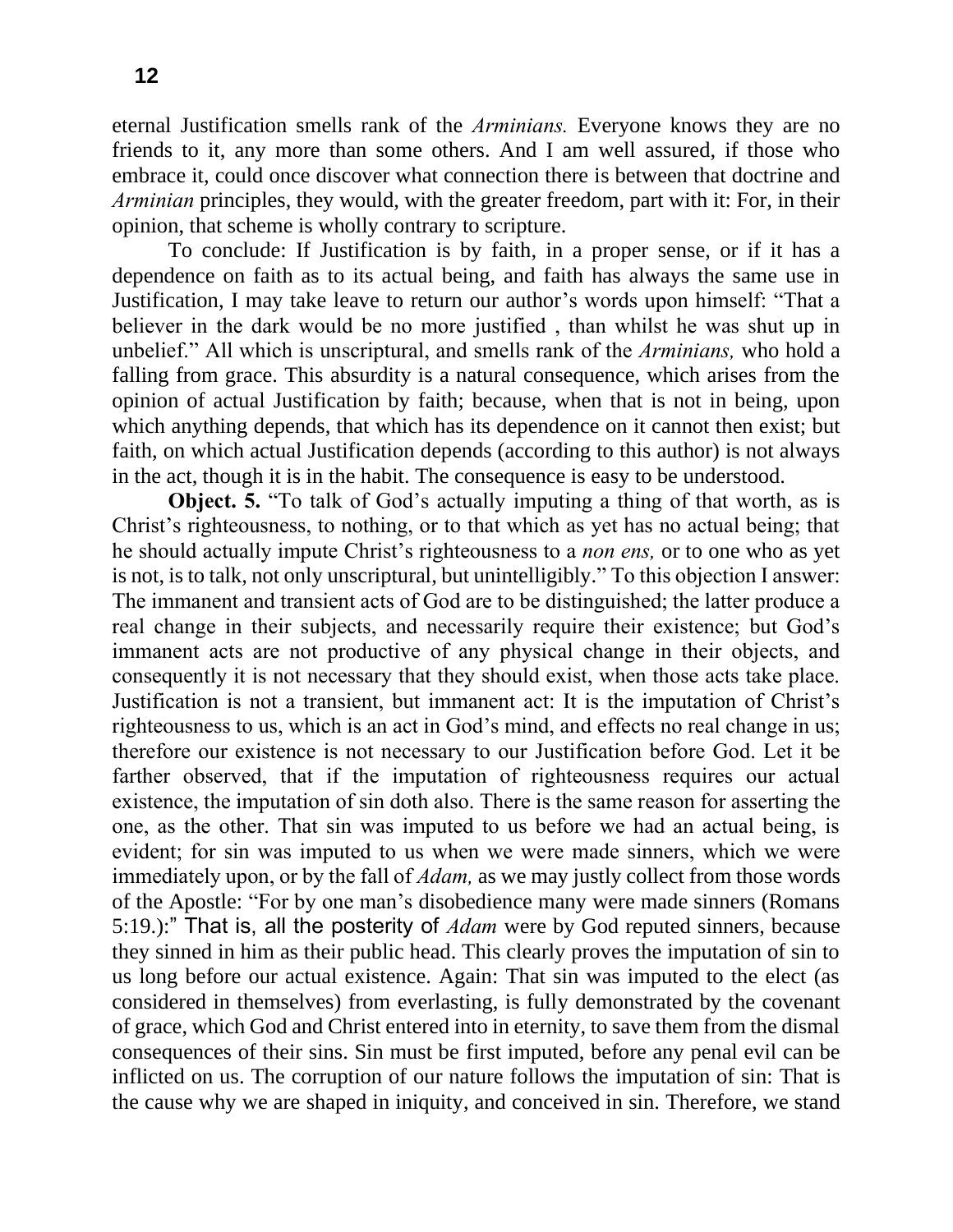charged with this in God's sight, before our conception in the womb. For, as *Maccovius* well observes: "This sin, *i.e.* original sin, arises from sin imputed, as the desert of it; or, as some love to speak, the demerit.

For God, on account of this imputation, most justly punisheth all who are propagated from *Adam* in a natural way." And elsewhere he answers this question, When, or at what time, is sin imputed, after this manner:

**1.** "To impute, says he, is a moral, act; that is to say, that this or that thing is accounted as done by one for another, as tho' the other had done it." He adds,

**2.** "That this act may be, where the object, or rather the subject, to which something may be imputed does not exit; and that it may have respect to this future subject; or, that sin may be imputed to anyone, who doth not as yet exist, but whose future being is certain. Thus, for instance: Our sins were imputed to Christ the Saviour, as man, and were imputed to him as soon as he was promised as a Mediator, hence it was that believers, who lived before Christ was incarnate, were delivered from eternal death, There things being thus, we now answer to the question, That sin was imputed to all who were to be propagated from Adam, as soon as *Adam* sinned. For as to what *Scharpius suppose*s, that sin is imputed when man first exists, or begins to be, that is refuted from hence; that the matter of which man is to be born, is already polluted with inherent sin. Hence the Holy Spirit is said to have sanctified the mass of which Christ was to be born; which is taken from *Luke* 1:35. So then sin inherent is later than sin imputed " And, in his book of metaphysics, he makes use of this as an argument for Justification preceding regeneration. He asks this question, Whether or not Justification goes before regeneration? And answers: "Thus it is; for as sin inherent supposes that sin is imputed, so also inherent righteousness presupposes righteousness is imputed." Now as sin may be, and actually is, imputed to us, before we exist; so, righteousness may be, and actually is, imputed to use prior to our existence.

**Object. 6.** "All the purposes of God, as they are in him, are immanent acts; his whole counsel is so, as it takes in his works of nature, grace, and glory. Now if this, without the intervention of his power, gives actual being to anything, to our Justification, for instance, it should, by a parity of reason, give actual being to everything, to this world, and to all that is therein; to the church militant, and to the church triumphant." I answer: All transient acts of God are put forth in time, and they give being to something which did not exist before, and therefore cannot be eternal.

Creation is such an act; it is an act, without God, not in him: Therein his infinite power is exerted, for the production of that which had no existence, till such a creating act takes place, His decree to create, and creation itself, are different acts; the former is an immanent, the latter a transient act; the one is eternal, the other is in time. But Justification is an immanent act, not without, but in God, and is not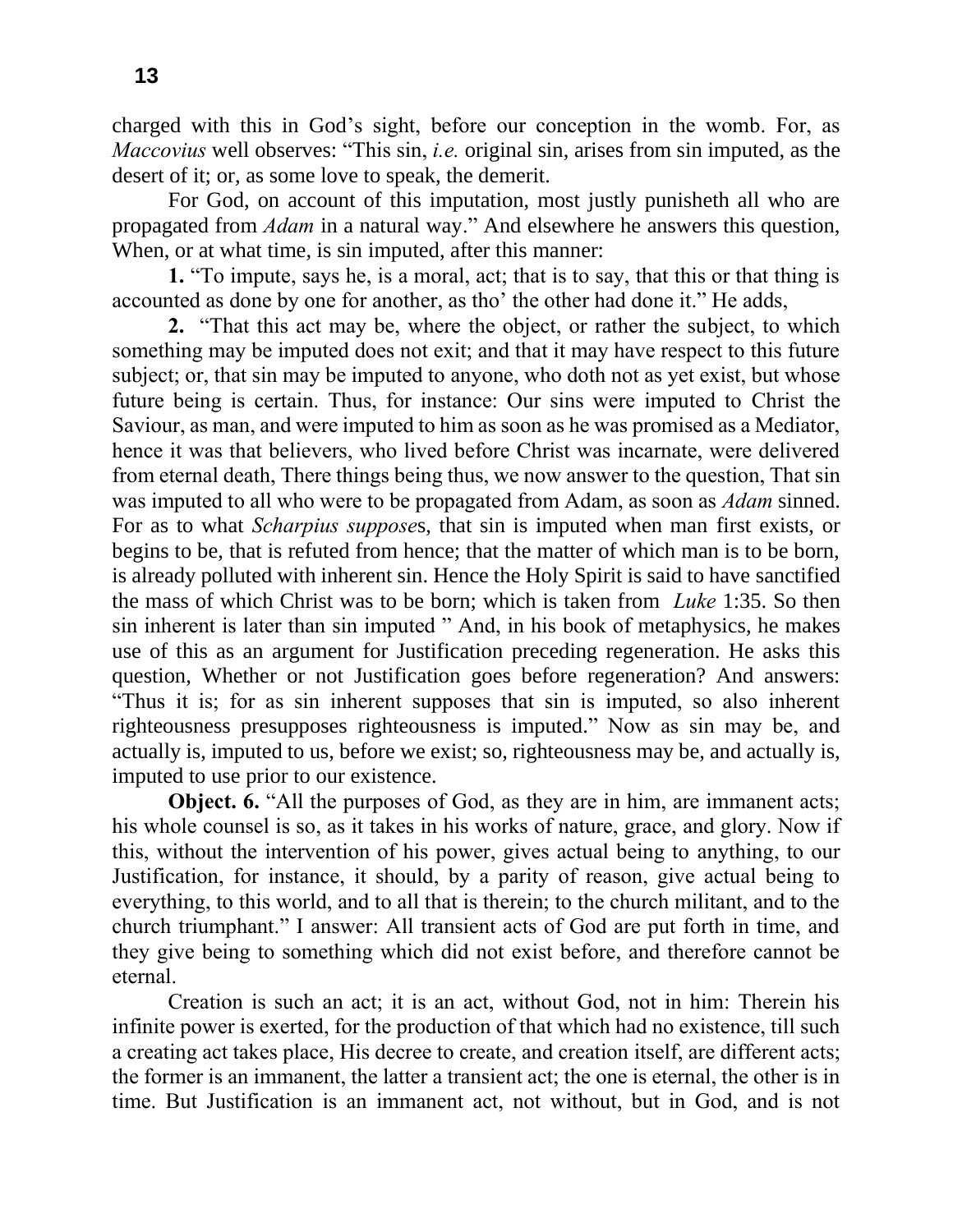expressive of any real or physical change in its objects: It therefore must be eternal. Again, it is altogether impertinent and inconclusive to argue thus: If God's decree gives actual being to anything, to our Justification, for instance, by a parity of reason, it should give being to everything, etc. For God's bare decree gives not actual being to anything out of himself; but his will, purpose, or decree, as it respects an act in his own mind, is no other than the act itself: As for instance, his will or immutable purpose to love his elect, is his actual love to them, and his will to elect, is election; or it gives actual being to the thing itself, which has no existence but in his infinite mind. So his will or purpose not to impute sin, and to impute righteousness, is his real non-imputation of the one, and actual imputation of the other; and is the complete Justification of the elect, which has no being but in God's breast, I add, it ought to be proved that Justification is a transient act, by which actual being is given to something out of God himself; or that it is effective of some real and physical change in its objects, as it needs must be, if there is an intervention of God's power between his decree to justify, and Justification itself. If this is not done, as I am of opinion it can't be, it will evidently appear that it is far from solid reasoning to infer, that as God's mere decree to create, gives not actual being to anything so his will and purpose to justify, doth not give being to Justification.

**Object. 7.** "*Paul* was a chosen vessel before he believed; but where is he said to have been pardoned, or justified, or reconciled, or adopted, whilst lying out from, and persecuting of the Lord Jesus Christ?"

Why should it be enquired whether these things were spoken concerning *Paul,*  before he believed? If they are declared of God's elect in general, that is sufficient to support the doctrine of their actual Justification, reconciliation, and adoption before faith. It would no way affect the argument, if we nowhere read any of these blessings about *Paul* in particular, whilst he was a persecutor of Christ. But, because "*Paul* was justified, reconciled, and adopted, even when in a state of unbelief, therefore he was converted in God's appointed time. If Christ's righteousness had not been imputed to him when he was dead in sin, he would never have received spiritual life from Christ; for regeneration is the effect of Justification, or follows upon it. Agreeably to which this gentleman himself asserts, "That Christ first is made righteousness, and so sanctification; and adds, that "this order ought not to be inverted." Had he always delivered himself consistent with what is here said, he would have prevented this publication. Again: *Paul* was actually reconciled, or God was so to him, when a persecutor; "for peace was made," for *Paul,* as well as other elect persons, "by the blood of Christ's cross (Colossians 1:20.)." If God was not really reconciled to his elect before they believe, and he was full of anger and wrath against them, they never would believe: For wrath in God, is his purpose to inflict the desert of sin on guilty sinners; which cannot consist with designs of love and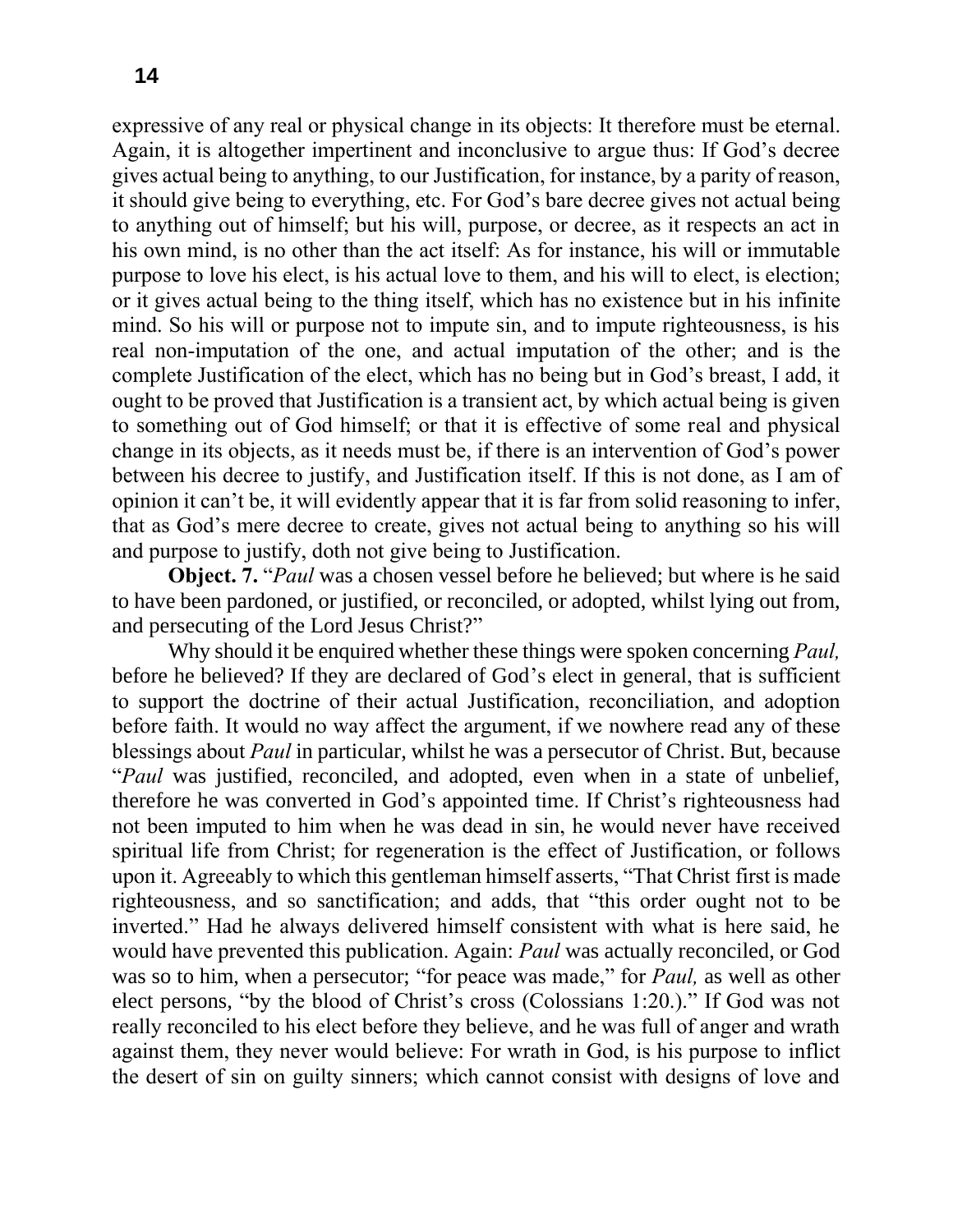favor to them. Therefore, those who are the objects of God's wrath, in this sense, never will believe.

The death of Christ did not render God reconcilable to sinners, as some say, but actually reconciled. And it may be observed, that it is said of *Paul,* that he was reconciled, whilst an enemy; that is, a persecutor of Christ: For he speaks it of himself, in these words; "If when we were enemies, we were reconciled to God by the death of his Son, much more being reconciled, we shall be saved by his life (Romans 5:10.). "Moreover, he was in a state of adoption, when he persecuted Christ in his members: For, because he was a child of God, "the Spirit of God's Son was sent into his heart;" by whole influences he was enabled "to cry, Abba Father (Galatians 4:6.)." Regeneration doth not make us sons; but, because we are sons, we are regenerated. That the elect "are by nature children of wrath, even as others (Ephesians 2:2.)," is certain; and that they are the children of God by grace, is equally so. And both there may be said of them at one and the same time, but in different respects. As the descendants of *Adam,* they are children of wrath; that is, they are under a sentence of condemnation by the law: As in, and members of Christ, they are the children of God, and free from condemnation in his sight; yea, they are the objects of his special love and delight, and were so from everlasting; which is the reason why they are regenerated in God's due time, when their adoption becomes open and visible. *Junius* hath this note on Galatians 4:5. *Adoptio fliorum aeterna, sed suo tempore exhibetur*; that is, the adoption of sons is eternal, but is manifested in time.

**Object. 8.** "A sinner's Justification may, and should be considered as the birth of time and so personal and actual, in the joyful and blessed application thereof." I answer: Justification, as it is an act in God, or as it is taken for his non-imputation of sin, and imputation of righteousness, ought not to. be considered as the birth of time, but is eternal, because all his immanent acts are so. Again: Is actual Justification the same with personal, and cannot persons be justified before they exist? then they cannot be personally elected, before their actual existence. If there is a personal election from eternity, there also may be a personal Justification from eternity, because the latter requires our existence no more than the former.

Those who object against eternal Justification, That the existence of the persons justified is necessary to Justification, would do well to consider, that the Remonstrants, in the same manner, object against eternal election. Fore say they, "It cannot be, that any one should be actually elected, who doth not as yet actually exist, for as much as no qualities belong to a *non ens.* ' Let our opponents see how they can remove this difficulty, which is railed against eternal election; and closely examine if that answer, which removes it, as levelled against a personal election from everlasting, doth not also fully take off its force against the personal Justification of the elect before time. I am persuaded they will: For as election is an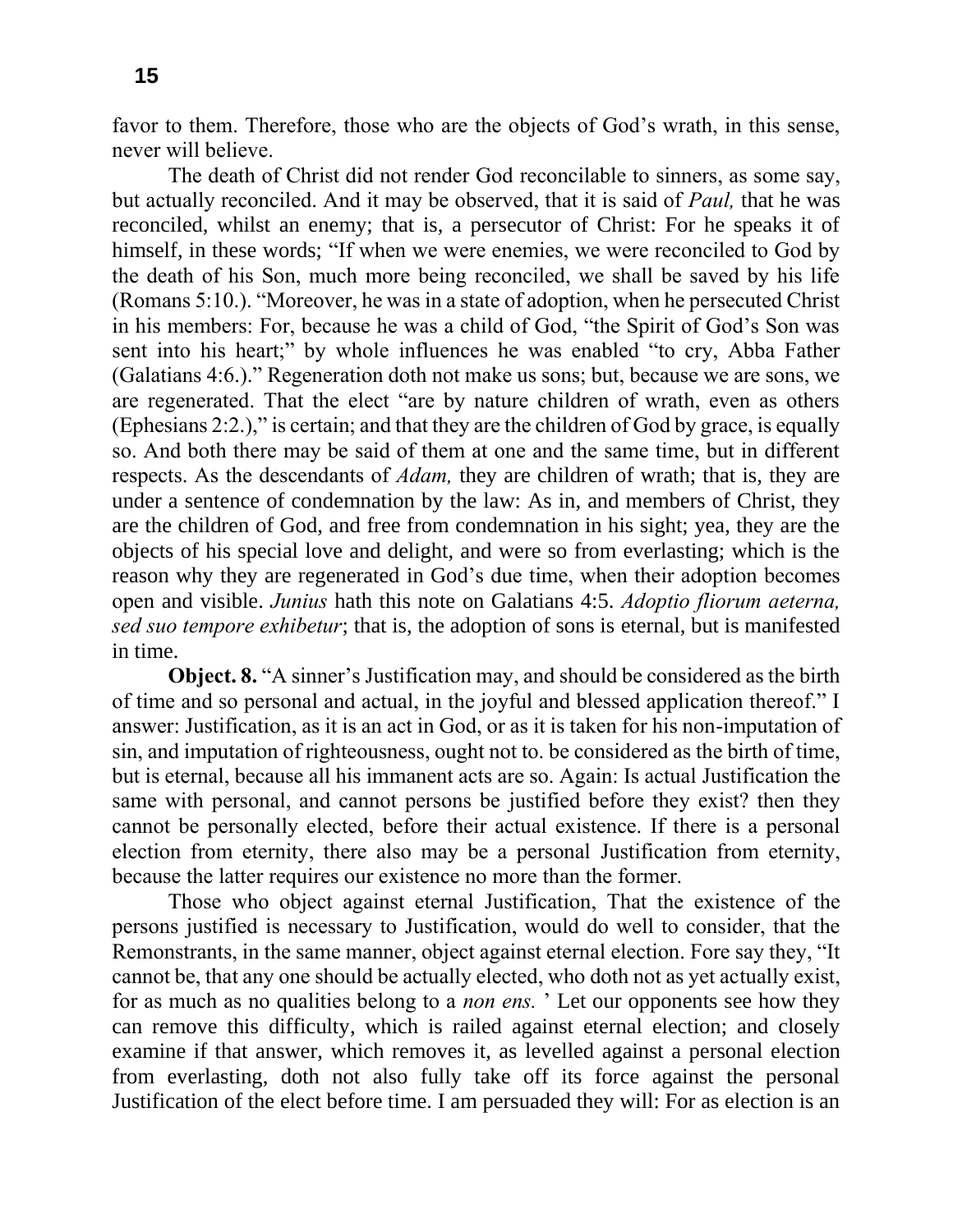act in God, and is not effective of any real change in us; so is Justification, and works no physical change in us, as has been before observed. If by actual Justification, or the application of that benefit, is intended the discovery of it to God's elect, for their consolation and joy, it certainly follows faith; and is that Justification by faith which the scripture speaks of, when faith is taken in a proper sense, but is no evidence that Justification itself is not eternal.

**Object. 9.** "The distinction of virtual and actual, has its use and place in scripture, as well as in nature. In nature the care is plain; for the earth virtually contains all the fruit that will be brought forth and ripened, not only the next summer, but an hundred years hence; whence it follows not that trees are now full of ripe fruit. The sea also virtually contains all fountains and rivers that can possibly flow from it, as eternity contains all possible time. And no less plain is the case as to scripture, where Christ is said to be a lamb slain from the foundation of the world: Which cannot be understood of Christ's being actually crucified, before he was born; but the slaying there must be virtual, not actual." This distinction of virtual and actual I cannot well understand, especially as it is used in the affair of Justification. Virtual seems to me to signify something which has *effe in potentia,* being in power, or that which is possible to be affected; and may be considered as uncertain, with respect to actual being. Thus all possible things may be said to be virtually in the divine mind, or to lie before God as things which may be produced by his infinite power, though never brought into real being: "For *ens* is divided into *ens* in power and act. " Wherefore I conceive it may be as well to make use of the word potential as virtual, when the actual being of anything, which, may be, is not designed, but only its being in power. I will not pretend to say what farther may be designed, by virtual (than potential imports) when it is made use of in the business of Justification, But I am not able to understand that the term itself signifies anything more. Again: It appears very strange to me that anything, which has no being but in God himself, (as Justification has not) should be said to have only a virtual being till time, and that its actual being commences in time; because, whatever is in God, must needs be eternal. Therefore, it is an improper way of reasoning to infer, that because trees are not now full of ripe fruit, that God doth not actually, but only virtually justify his people. before faith.

Justification, as It is an act in God's mind, ought not to be considered as future, but as it always has been in himself, though not known to us till we believe, I add, that virtual, as standing opposed to actual, seems to be made use of by some in such a way, as, in a great measure, destroys the true notion of a public head and representative. Whatever is done by a public head, as so considered, is reckoned as done by those whom he represents, or, what he acts, as such, is looked upon as acted by them. This was the care with all mankind, who sinned in *Adam,* their public head; they were accounted really guilty of his transgression, the not in actual being, which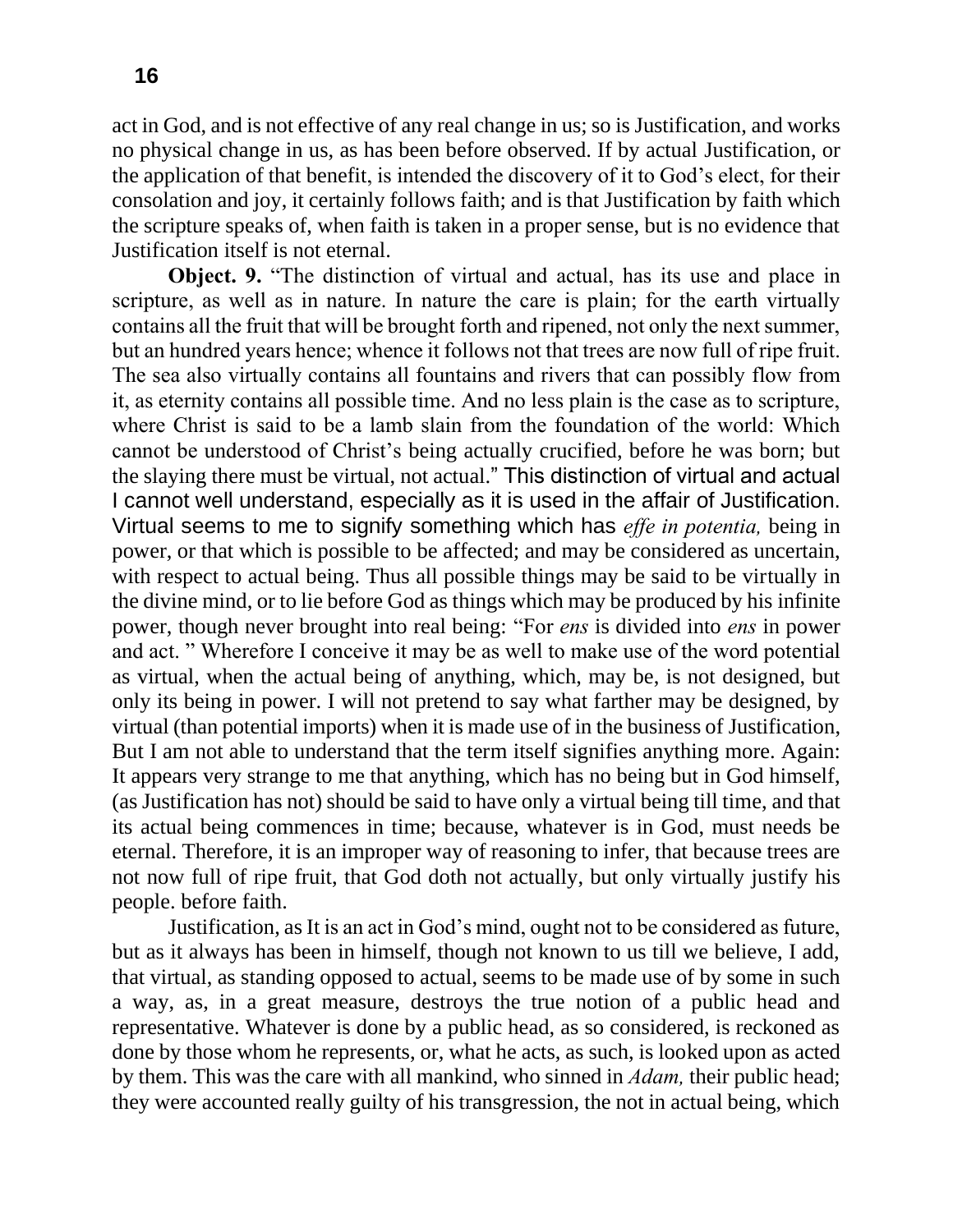is the cause why they are conceived in sin. And the elect were as really justified in Christ their public head, when he was justified from all their sins: As he, in God's account, was discharged from all guilt, so were they also: For he was not acquitted without respect had to them, as the persons whom he represented. To talk of being virtually justified, in opposition to a real or actual discharge from sin in God's account, is directly contrary to all just notions of Christ being the representative of his people. To conclude: How Christ could be virtually slain, in the common acceptation of the word, which is taken to signify the being, action, or suffering of a person *in another,* I can by no means understand: I know of none who could represent Christ, and in whom he might be said to do or suffer any thing. It must therefore be understood as that which certainly should be, according to the divine decree; and that his sufferings and satisfaction was then in the eye of God, as if he had already suffered, and atoned for our sins, as was before observed. But because Christ did not actually fuller from everlasting, it follows not that the elect were not justified from everlasting; because the same is not to be concluded of God's immanent, as is of his transient acts.

Justification is an immanent act, and is eternal; the punishing of Christ was a transient act, and could not be eternal.

I shall now observe some things concerning the use of the word *actual*  in Justification, as it is said to be so upon believing, and not before. And if it is intended, when it is said that the elect were not actually justified from everlasting, that God did not acquit them of their sins in his mind, it is a mistake, as appears by what has been already observed; or if it is designed that they are not declaratively discharged from them before they believe, it is not true, for that they are by the gospel in general, though that declaration cannot be received till faith is wrought in their souls. But if the meaning is, that they have no evidence of the remission of their sins, and the Justification of their persons, till they believe, that is readily granted: But it is denied that this is Justification itself, for it is only the manifestation of Justification. This seems to be all which is intended by some, who say that the elect are actually justified when they believe.

Dr. *Twisse,* takes actual Justification in no other sense; for, says he, "What is it that. the remission of sins, and our acceptation, signify, if not inward and immanent acts In God; acts of which kind do not arise in God anew?" A little after he speaks of actual Justification, and expresses himself thus: "God erects his tribunal in our hearts; our own conscience, according to the law of God, accuses, terrifies, and wounds us: At length the mercy of God thus shewing itself, the Spirit of God, by the voice of the gospel, raises, comforts, and refreshes us, and pronounces that our sins are forgiven us, for Christ's sake." This is what he intends, when he afterwards says actual Justification is not, unless to such as believe; which, in his sense, is certainly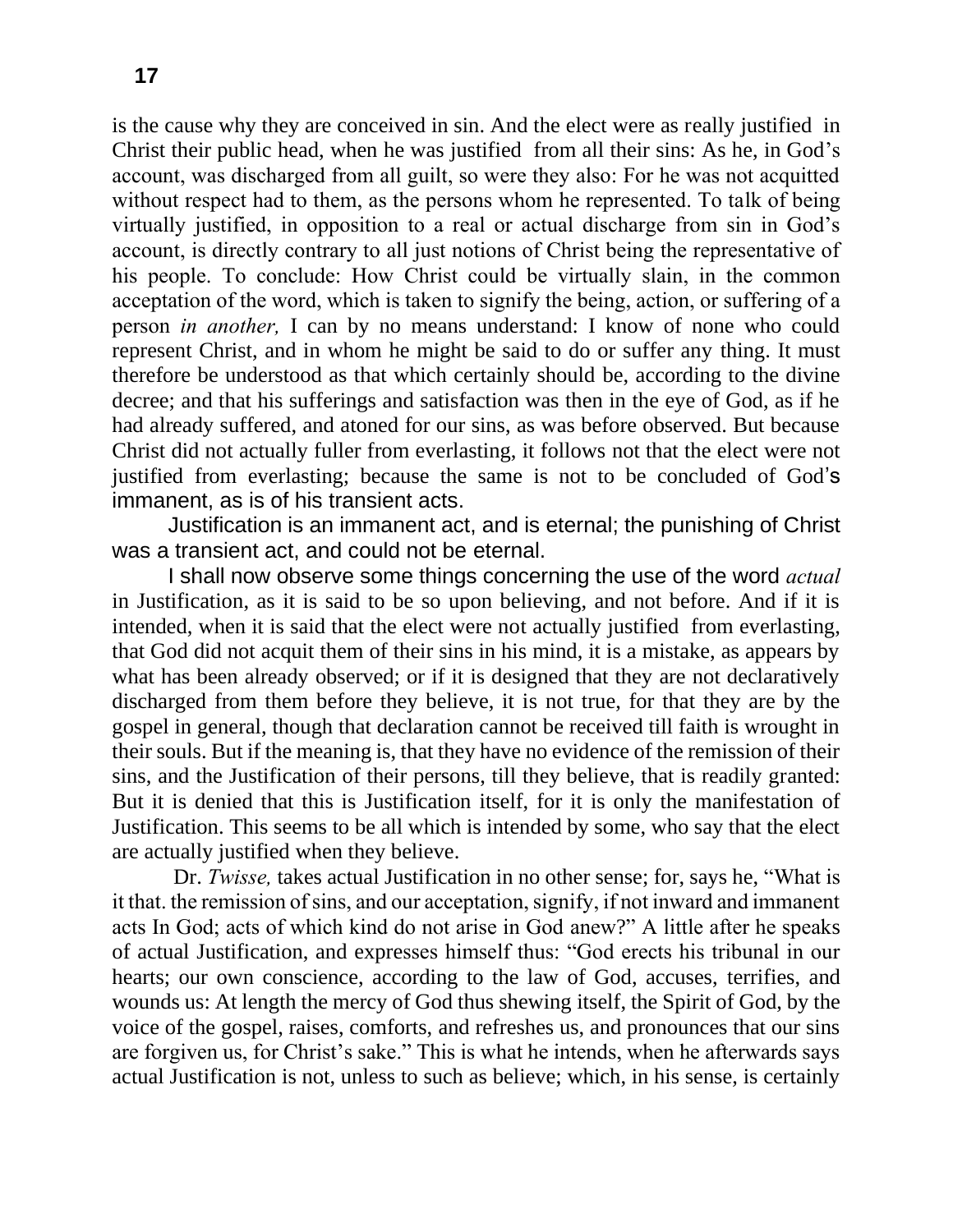true, for only believers have a sentence of Justification pronounced in their consciences by, the Spirit of God.

**Object. 10.** "Actual possession, be it of a crown, takes place, according to the constitution of the kingdom, and the methods of government, which in all wife administrations are settled, and not left uncertain and precarious: Now is the order of civil governments great, and God's government of the world of nature yet greater; and is there no such thing as order in the gospel?"

I answer, that without doubt there is a beautiful order in the gospel; and that this gentleman has offered nothing, which in the least degree proves that eternal Justification breaks in upon that order. I hope it will not be said that God's immanent acts do follow upon, or in order succeed, his transient acts, but on the contrary; as for instance, creation follows God's decree to create: Justification is an immanent act, and doth not follow any transient act; nor is there any transient act of God that is our Justification, or which is the execution of his decree to justify us, as creation is the execution of his purpose to create. Again, I can't apprehend what the actual possession of Justification is, unless it be the sense and knowledge of it, which certainly follows faith, for none of the elect can know they are justified till they believe; the consequence of which may easily be gathered from what has been said before.

**Object 11.** "How expressly are we told in scripture, that in point of actual existence, that is not first which is spiritual, but that which is natural, and afterwards that which is spiritual?" And, if so, the elect not only actually exist, but are actually condemned by the law of God, before they are actually justified." The answer is, that the inference drawn from the words is not just; for they intend that we first receive a depraved nature from the first *Adam,* and afterwards holiness, or spiritual life, from Christ the second *Adam.* Besides, the existence of the elect is no more necessary to their actual and personal Justification, than it is to their actual and personal election. *Rutherford sp*eaking of election, hath these words: "But this, *i.e.* election, is an immanent and eternal act; for no act of God's will is in time, or transient; what God wills, he willed from eternity." He observes the very same concerning Justification, in these words: "These acts of imputing, and not imputing, are immanent acts in God, and therefore eternal." Farther, we grant that the elect are sentential condemned by the law of God, but this is not inconsistent with their Justification in Christ, and freedom from condemnation in him: For, as the author just now quoted observes, "The elect always, yea, before they believe, are free from condemnation, for, and on the account of, the death of Christ ." To conclude: That which is called their actual Justification, is no more than the discovery of it, as was before observed.

**Object. 12.** "Though now we are glorified in Christ, we who believe, hope one day to be glorified together with Christ." The design of our author, in there word,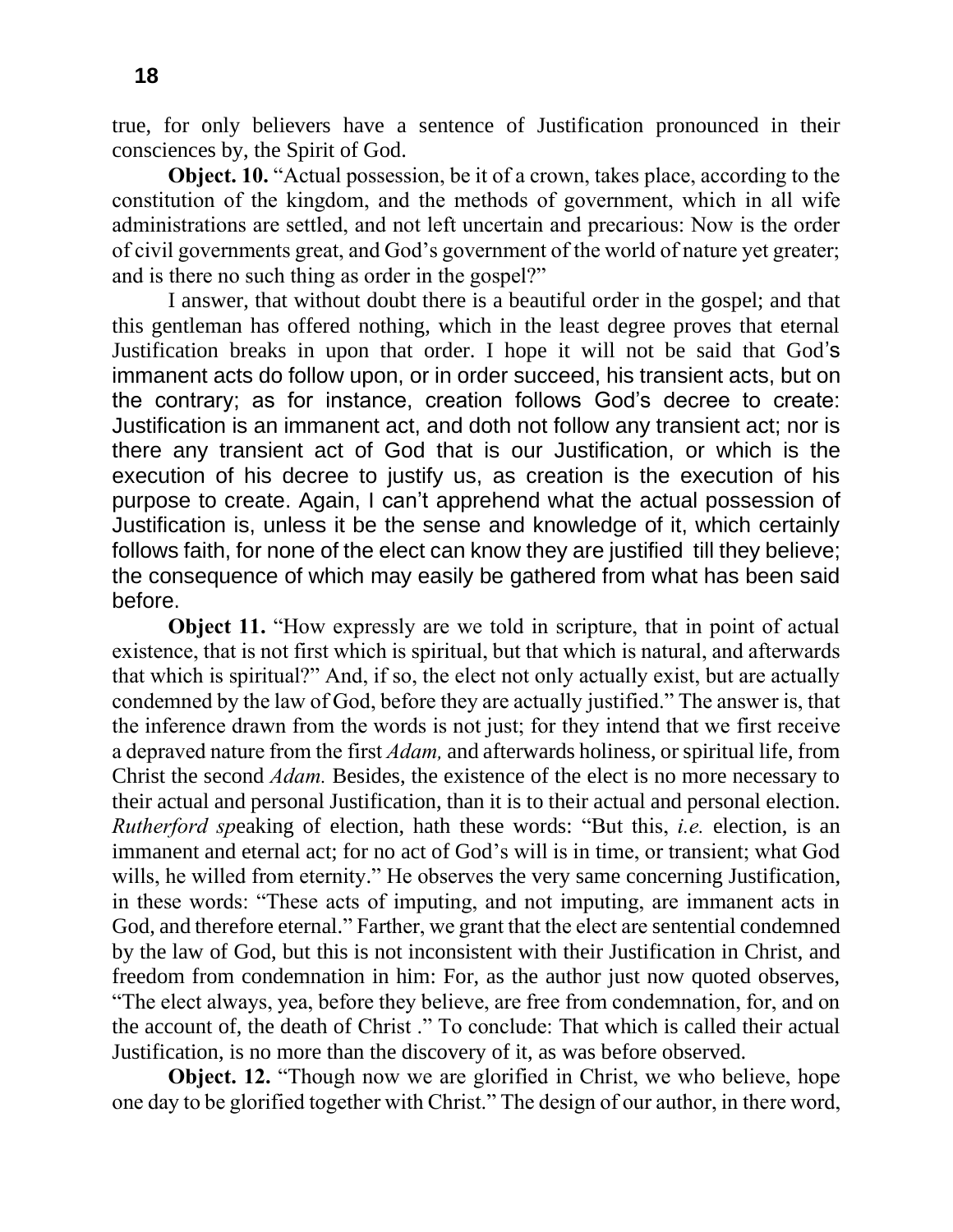is to suggest, that as our glorification in Christ from everlasting is not actual, so the Justification of the elect in him from everlasting is not actual. In answer to which it may be said, that glorification is a work of God upon us, and is expressive, of a real change in us, and therefore requires our actual existence; but Justification is not such an act, therefore our actual existence is not necessary to it.

**Object. 13.** "Christ's righteousness is not upon us, in the sense of the gospel, before faith; for the gospel is express, that it is to, or upon us, in a way of believing; and should men or angels tell us the contrary, let us not regard them." In order to remove this objection, I would observe, that this author himself allows, that the imputation of Christ's righteousness is our Justification, and that this is God's act; which he strongly expresses in these words: "None, save God the judge of all, could make Christ to be sin for us; and none, save God the judge of all, can make any of us the righteousness of God in him." I apprehend him to mean, that as Christ was made sin, by God's imputing our sins to him, so we are made righteous, by God's imputing Christ's righteousness to us: Which, if he does, he is not consistent with himself; for then it follows, that Christ's righteousness is to, or upon us, in a way of imputation, and not in a way of believing. Therefore, should it be granted that only believers are the objects of Justification (which cannot be, because God justifies the ungodly) yet it would not follow that Christ's righteousness is upon them in a way of believing, or that it is by their faith imputed to them; for if so, they make themselves the righteousness of God in him; which our author justly denies, and grants, that Justification is God's act, and not theirs. Farther, I admire that a person of Mr. *B*'*s* humility should express himself with so assuming an air as he does, in laying, should men or angels tell us the contrary, let us not regard them. Had an anathema been pronounced against such as assert Justification before faith, this sentence would have had the same force and degree of resentment in it, as that of the Apostle against the perverters of the gospel:" if any man preach any other gospel unto you than that ye have received, let him be accursed (Galatians 1:9.)." However, it must be allowed, that his delivering himself in as positive a manner as if he had the infallible guidance of an inspired writer, is going far enough in all reason, without pronouncing any dreadful anathemas against those who differ from him. What is the reason why those must not be regarded, who affirm that the elect of God are justified before faith? Is not Mr. *B*. as likely to be mistaken as they are? I am indeed tempted to think that he has not much regarded what has been offered for Justification before faith, for if he had, certainly his resentments could never have carried him these lengths.

**Object. 14.** "Gifts, how freely so ever they may be designed for us, and given to us, they are not ours, before we receive them: There must be the receiving, as well as the giving hand, before the poor are actually possessed of the rich man's gift." I answer to this, it is a mistake, that gifts are not ours before received; for the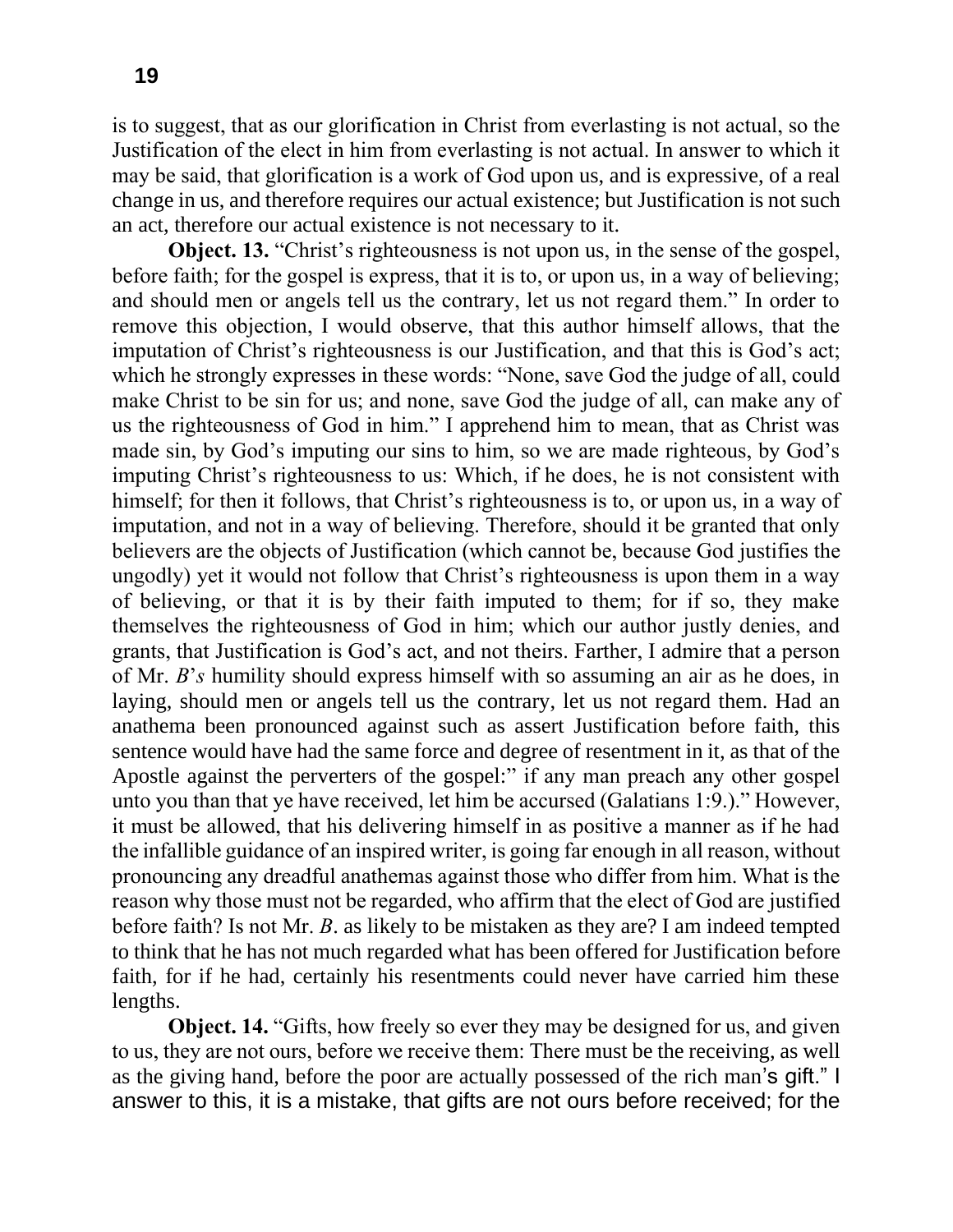donor's act of giving makes them ours, and not our receiving act; and we receive them as what we have a proper right because given us by him whose they are, to bestow. Therefore, it is not the poor man's receiving a gift that makes it become his, but the act of the giver. Besides, legal possession depends upon a prior right to the thing possessed, for otherwise our possession of it cannot be just and lawful; because legal right is founded either upon purchase or free gift, and not on our receiving any thing we enjoy. Again: This makes our right to, and interest in pardoning, justifying, and sanctifying grace, and glory itself, to depend as much upon our act of receiving these benefits, as on God's act of giving them to us; which is absurd. Moreover, it follows hence that heaven is not the saints, or that they have no right to it whilst here upon earth; which is apparently false, for they are now heirs of the kingdom. To conclude: That which is given by any person's friend into the hand of another for him (he not being present) is as much his, as if he had actually received it at the hand of the donor. Thus all grace and glory was given to the elect in Christ before the world, began; and both as much became theirs, by virtue of God's gift, as if they had been present, and actually received the one and the other at God's hand. I hope it will be allowed that the doctrine of eternal Justification stands unshaken, notwithstanding this author's attack; for all his objections have not weight enough to bear it down. If many of the similes he makes use of, in treating about the doctrine of Justification, should die buried in some dark cavern of the earth, where he makes a supposition of putting the sun, I imagine the danger will not be much to the churches.

**2dly,** I shall now consider some objections which are raised by others against this doctrine. And it is objected:

**Object. 1.** "To this purpose, that as sanctification, and all the fruits of the Spirit, perseverance in grace, and eternal glory, were granted to the elect in Christ from everlasting, no less than Justification; so they were not then justified , in any other or farther sense, than they were sanctified, etc. which they could not actually be." I answer that sanctification, and glorification, are transient acts of God, and do produce a real change in us. To these acts our personal existence is necessary; we must first be, before we can be made holy by God's grace: Therefore, the gift of sanctifying grace, in the eternal covenant, could be no other than a representative sanctification in Christ, not actual. Justification is an act of God's free grace towards us in Christ, and is not productive of any real or inherent change in us; whence it follows, that our personal existence is not necessary to it. Now as Justification is not the implantation of grace in us, but is the imputation of Christ's righteousness to us, which is an act in God himself, the grant of Justification was not a lodging of grace in Christ's hand for us, to be communicated to us, by which we might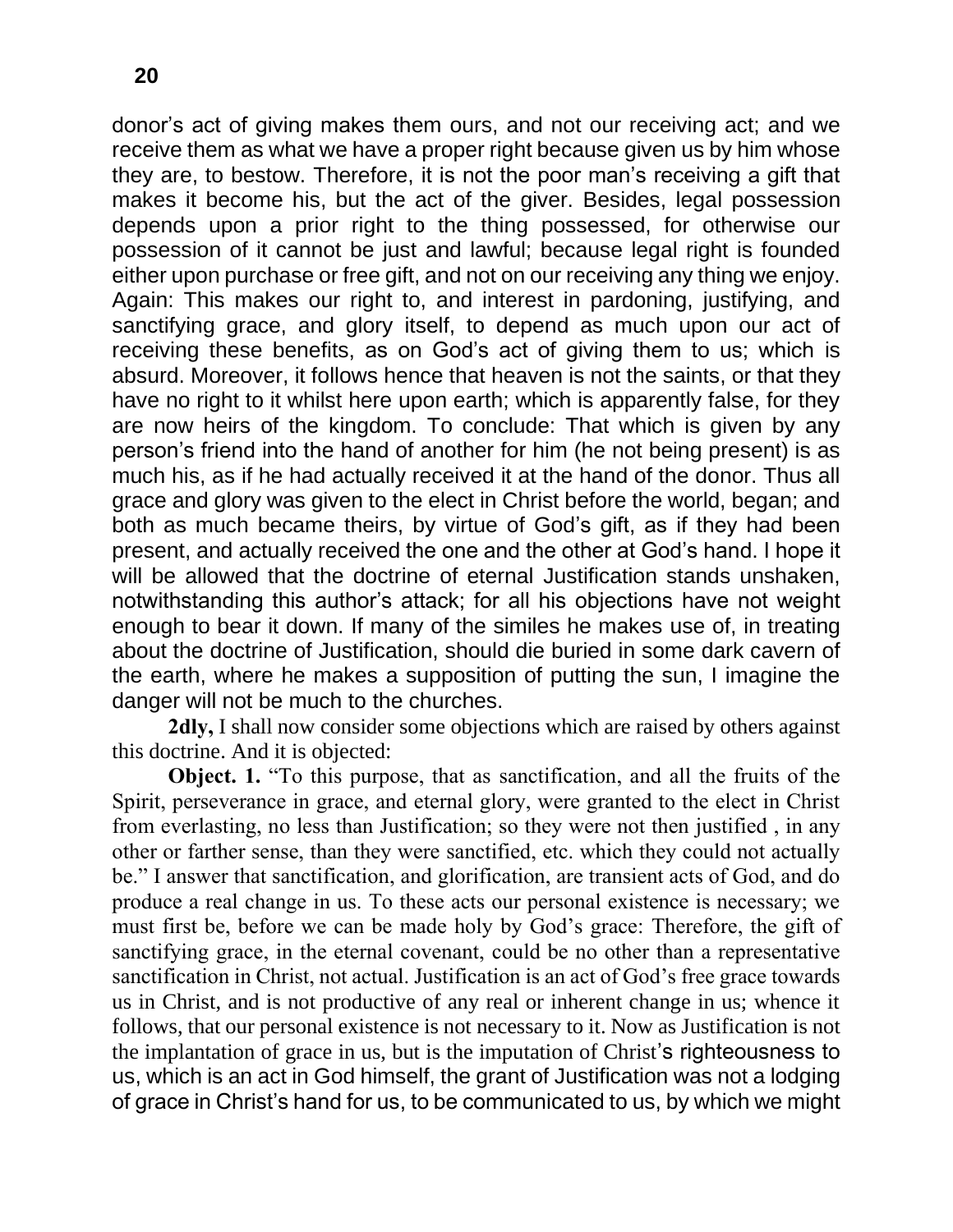become justified , as the gift of sanctification was: Nor could it be a promise to Christ, that God at any certain time would begin to justify us, because Justification is an immanent act, and consequently must be eternal.

As the nature of this grace greatly differs from sanctification, it ought not, in the promise of it, to be considered in the same light.

**Object. 2.** "If *Adam*'*s* sin, and our own personal sins, were imputed to us in time, we were not personally justified from eternity, but do need a true and real Justification in time. But the former is true, therefore the latter. The reason of the consequence is this; where the guilt and charge of sin is, and law-condemnation for it, there Justification is not." I answer, that *Adam*'*s* sin was imputed to the elect, as well as to the non-elect, before they had a being; and that the elect are under a charge of sin by the law, and a sentence of condemnation for it, as soon as they exist. But all this is not inconsistent with their secret Justification before God, as he considered them in the righteousness of Christ; that being as really imputed to them for their Justification before him, as their sins were to their guiltiness in his sight.

Therefore, they need no farther justifying act in time, than passed towards them from everlasting.

**Object. 3.** "God's eternal will to justify or pardon, or non-impute sin, is not Justification." For the support of which two reasons are offered; as, First, that act or benefit, which is not the fruit of Christ's death and bloodshed, is not Justification; but God's will nor to impute sin, is not the fruit of Christ's death and bloodshed, and therefore it is not Justification.

I answer, God's will to save, and make his elect happy, is not the fruit, but the cause of Christ's death. But though God's will not to impute sin, and his will not to pardon it without a satisfaction from Christ, to secure the honor of his law, and the glory of his justice, may be distinguished, yet they ought not to be separated; for his will not to impute sin to his elect, intrudes his will to impute it to Christ, and to punish it in him, without any abatement. Therefore, it cannot be said that God ever absolutely willed not to charge sin on his people, or without respect to their redemption from it by Christ.

Again: God had in his eye, even from everlasting, the atonement made by Christ; and, on the account of Christ's engagement to suffer for the sins of the elect, he acquitted them as really as though Christ had actually suffered the penalty demerited by their transgressions.

The second thing, which is offered, is this: "That act of God, which is no discharge or freedom from the law, or the charge thereof, where to God proceeds not by an external rule, as a law-giver, is not Justification; but God's will not to Impute sin to his elect, is no discharge from the law, therefore it is not Justification.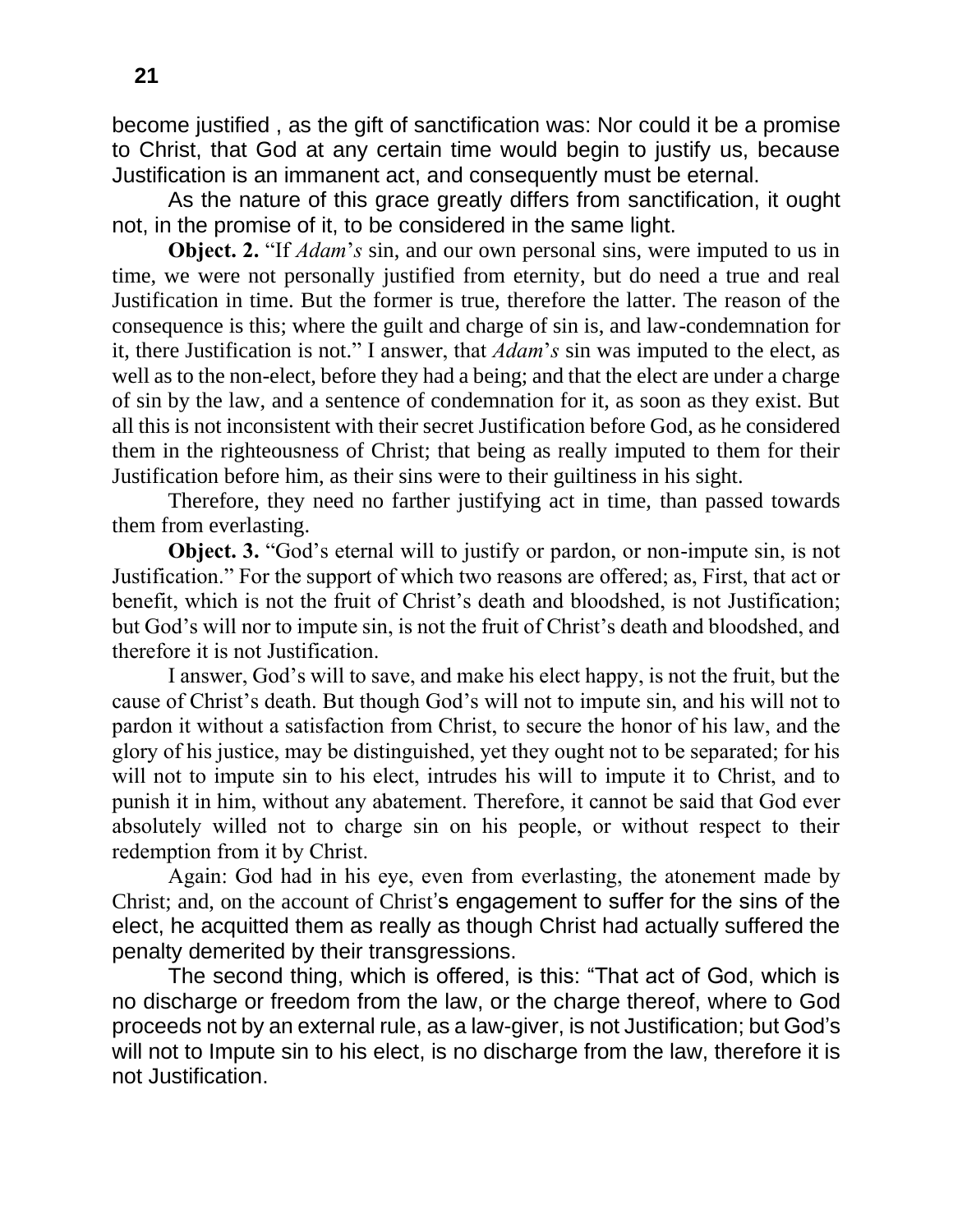In answer to this, let it be observed, that the charge of sin upon men by the law, is no other than a manifestation that they were under the secret imputation of sin in God's mind, before the open charge of it: And so also the declaration which is in the gospel of believers freedom from a law-charge of sin, is no other than a discovery of their discharge from all sin in God's eternal mind. God does not then begin to look upon, or consider them as clear from guilt, when the gospel declares they are so in his account. Besides, as on the score of God's imputing sin to us, we are accounted, guilty in his view, and not by the declaration of that act; so, on the score of his non- imputation of sin, and imputation of righteousness, we are accounted justified in his sight, and not by the discovery of those acts. If it is not thus, men before their personal existence are neither accounted guilty, nor righteous, in God's view. Let it farther be observed that the discharge of the elect from sin, in God's mind, was acted by him as a lawgiver, or with a view to that satisfaction which the law was to receive from Christ their surety. Herein therefore, he proceeded according to the external rule, which he has published, that is to say his law, and not in the least contrary to it.

**Object. 4.** "The covenant of redemption or grace, as with Christ, is not that whereby sin was charged, or said upon Christ by the Father, and therefore is not our discharge." To this it may be answered that a surety's engagement to pay a debt makes it become his in the eye of the law, and in the account of the creditor, and therefore he expects payment at his hand. Thus, when God was reconciling the world to himself, or forming the glorious plan and model of our reconciliation by Christ, which was in eternity, he did not then impute sin to his people; for the Apostle says expressly, "not imputing their trespasses to them (2 Corinthians 5:19.):" Therefore he imputed sin to Christ their surety; or else it was then imputed to none, neither to the principal debtor, nor the surety, which I imagine none will assert. The imputation of sin is an act in God's mind, and so it might be, and actually was, imputed to Christ upon his undertaking for the elect; for if God did not look upon our sins as Christ's, by virtue of his suretyship engagements, and we were not discharged from sin in God's light upon that account, how could the Old Testament saints have been acquitted of their sins? For if we cannot be discharged, unless our sins be imputed to Christ, and they could not be placed to his account, till he "was made of a woman, and made under the law (Galatians 4:4, 5.)," as is suggested; then not one soul was justified before Christ's incarnation; than which, there is nothing more false. As Christ stood secretly charged with sin from everlasting, as the elects surety, so the open charge of it upon him was in time, when he was incarnate, and made under the law: But what is collected from thence, in these words, is no just inference; "The charge of sin on Christ was by the law: And I think none should venture to say, that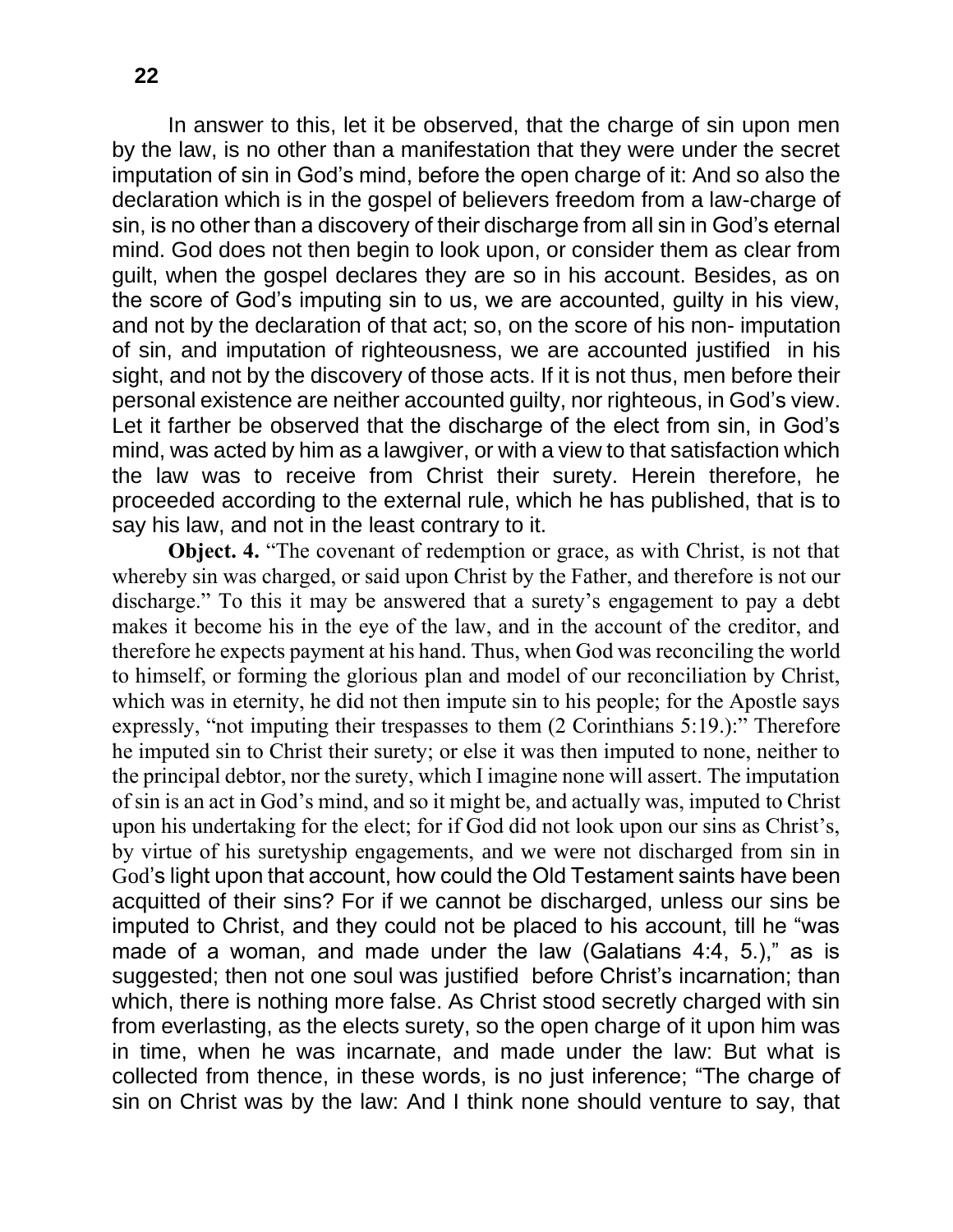Christ was made under the law from eternity: I am sure the scripture speaks otherwise, Galatians 4:5. Isaiah 53:6. So that neither was he charged, or under any imputation of sin; neither were we discharged from eternity." I answer, it doth not follow, that because Christ was not openly charged with sin by the law from eternity, which indeed he could not be, that he was under no imputation of sin, unless it be denied that there is any such thing as a secret, but real imputation of sin to Christ, or sinners, in God's breast, which I am sure ought not to be denied; for imputation is properly an act in God, and must be eternal, as was before observed. Besides, Christ's suretyship engagements were the proper foundation of the imputation of our sins to him, as they are of the imputation of his righteousness to us.

Therefore the charge of sin on Christ bears date from his covenanttransactions with the Father, and must needs be eternal.

**Object. 5.** "Suretyship of this sort bringing the charge on Christ from eternity, would prevent our being under the law, and the charge of sin on us thereby, and consequently our redemption therefrom." This is an objection which has, of late, been made use of against the doctrine of eternal Justification: But that it is a great mistake, or that this consequence drawn from eternal Justification is not just, will appear from hence. It is many hundred years, since all the sins of the elect were openly charged on Christ by the law, and he atoned for them, and also was actually acquitted of them by God: Now as all this doth not prevent those of the elect, who have lived since his incarnation, coming under the law, and a charge of sin by it, and also a sentence of condemnation for their sins, the secret charge of sin on Christ from eternity, certainly cannot be attended with any of these consequences. But farther: Redemption is necessary, even where there is no charge of sin by the law, if sin has been committed by such who now stand clear of all guilt. This is evident in the care of Old Testament saints, who were actually glorified when Christ suffered, and consequently were under no imputation of sin; yet their redemption was no less needful than the redemption of other elect person; and it was actually effected by Christ, when they were in glory, as is manifest from those words of the Apostle; "Whom God hath set forth to be a propitiation through faith in his blood, to declare his righteousness for the remission of sins that are past, through the forbearance of God (Romans 3:25.)." It may therefore be strongly concluded, that Justification from eternity doth not set aside redemption in time, since the actual glorification of Old Testament saints, did not make their redemption by Christ unnecessary. Besides, our redemption from the law was what Christ undertook in the covenant of grace; and our discharge from sin in God's mind, did not make it unnecessary for him to fulfill his own engagements, but rather laid him under obligation to perform what he had promised.. Upon the whole, it is plain, that this objection has no weight or force in it.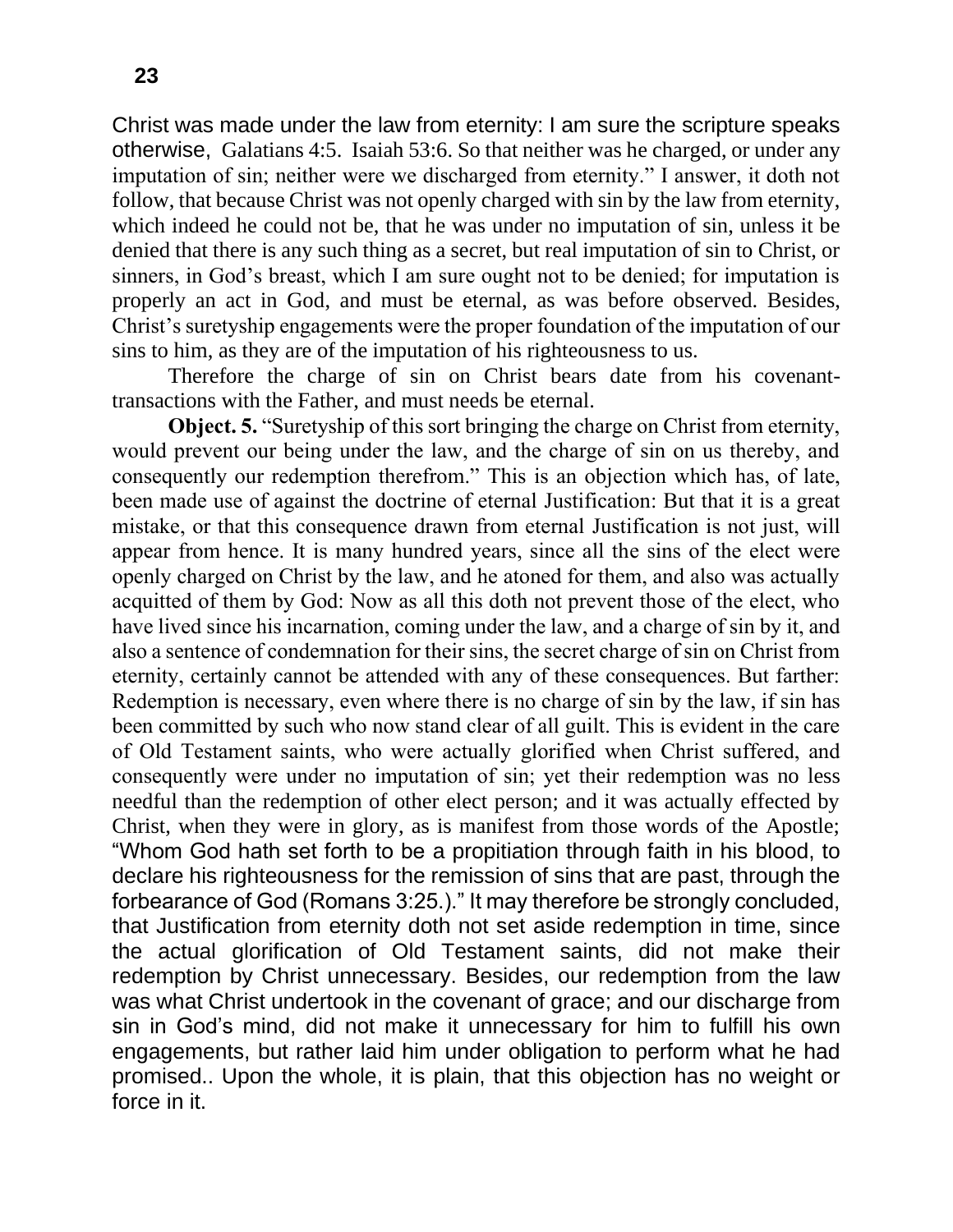**Object. 6.** "That is Justification to which the definition of it belongs; but the definition of it belongs to some declared act, or sentence of God." I answer: If the imputation of sin to us, and a sentence of condemnation conceived in God's mind, is our guiltiness and condemnation in his account, which I hope will be granted; then it ought to be allowed, that the non-imputation of sin, and imputation of righteousness to us, or a sentence of absolution conceived in God's breast, is our real Justification in his sight. Again: As on the score of God's Imputing sin we are accounted sinners, so on the score of his imputing righteousness we are accounted righteous; not by the declaration of that act. Under this head of objection, it is said, "That the inward thoughts of a judge concerning a criminal, are neither his condemnation nor Justification, but his passing sentence according to law is so." As an answer to this I would observe, that a sentence of condemnation, conceived in the mind of a judge, is the secret condemnation of a criminal: For when a sentence of condemnation is palled by a judge upon a malefactor, he doth not then begin to look upon him as guilty; but because he concluded him guilty, he formed a sentence of condemnation against him in his mind, and therefore pronounces it according to law. Now, as Dr. *Ames* observes, "A sentence of Justification was, as it were, conceived in the mind of God by the decree of justifying: " "Which sentence of Justification in God's mind, was as real a Justification of the elect before God, as a sentence of condemnation, conceived in the mind of a judge, is the secret, though not open condemnation of a malefactor. As Christ was really made sin by God's act of imputing our sins to him, and not by the declaration thereof in the gospel; so we were really made righteous, or justified by God's imputation of his righteousness to us, and not by the discovery of that act in the gospel. *Mr. Eyere* thus answers an objection, that is much like what is here advanced: "Though the forgiveness of magistrates be by some published act of oblivion, yet it doth not follow, that God must proceed in the same manner; because the promulgation of an act of grace, is for the direction and limitation of judges and ministers of state, that they do not execute the sentence of the law. Now in the Justification of a sinner, God hath no need of such an act, because he is the sole judge and justifier himself; and therefore the purpose of his will secures the person sufficiently, though his security be not declared, and makes the law of condemnation (which depends wholly on the will of God) to be of no force, in regard of the real execution of it, whether he plead it or no; as in infants, and doubting "Christians, whose hearts do condemn them." He adds: "A judge, that hath the legislative power in his own breast needs no published edict to absolve an offender. Now God is such a judge, as doth not receive, but gives laws unto all. The publishing of acts of grace is for the comfort of the offender, rather than for any need that the supreme magistrate hath thereof, as to the completing of his act; as, for instance, the act of oblivion was a real pardon when it passed the house; for though delinquents had no knowledge of their immunity, from the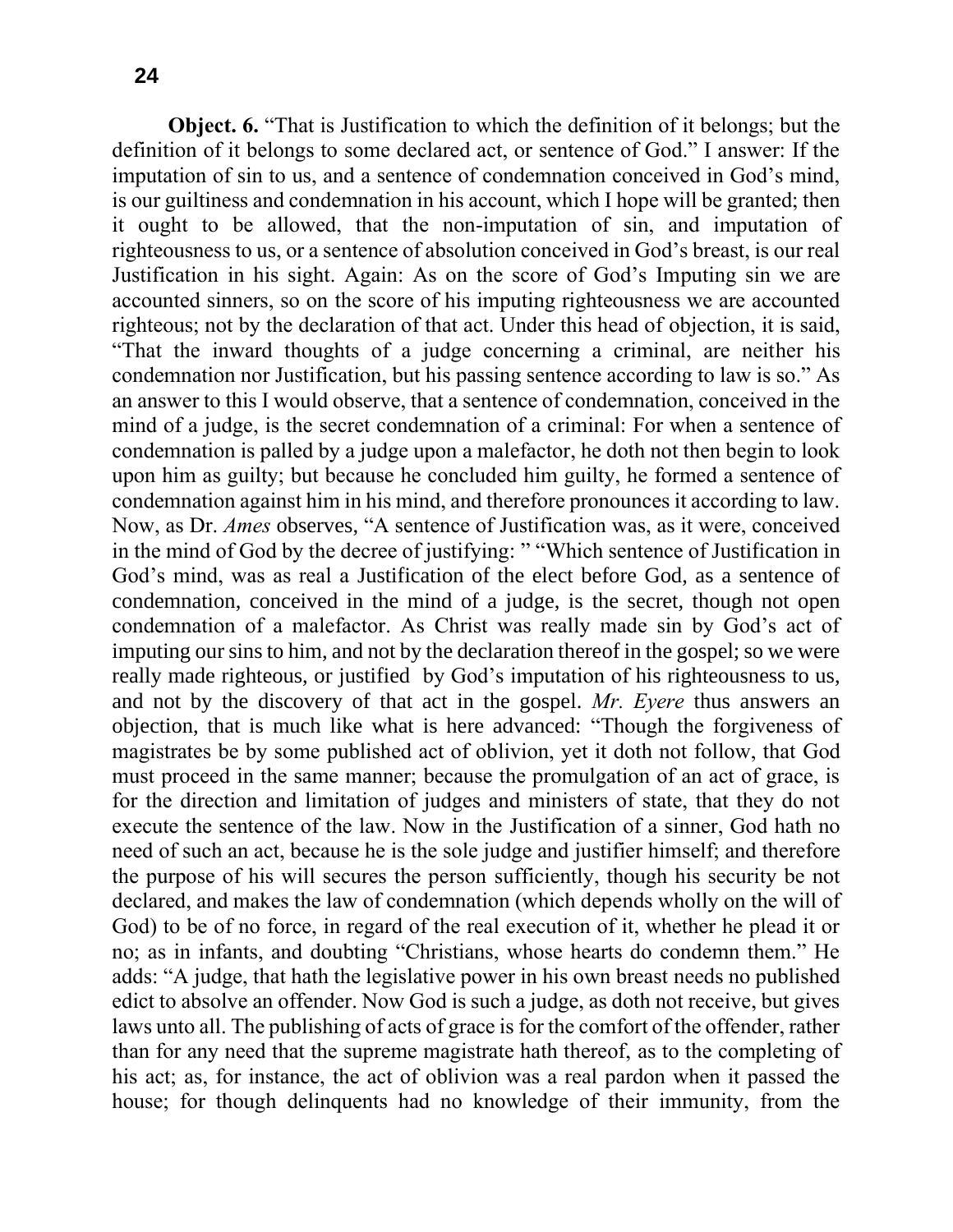penalties which they had incurred before it was published in print, yet the vote or sanction of the house did secure them from danger, and invalidate the statutes that were in force against them; otherwise delinquents would be more beholden to the printer that published the act, than to the parliament that made it. So the publication of the new covenant was for the comfort of God's elect, and not for their security, *in faro Dei*." Wherefore, I cannot but conclude, that it is a mistake, that Justification before God is the declaration of our being righteous in his sight, and consequently that there is no force in this objection.

**Object. 7.** "If there is some justifying act of God passing upon a man when he believes, then that is the true and very time of his Justification; but the former is true, and therefore the latter." Several things are offered for the proof of this: As,

**(1.)** "Our being in covenant is the rule and measure of our Justification. So far as men are under the covenant of grace, so far they are justified: Now God makes covenant with souls at believing, in their own persons." I answer, that it is a mistake that God actually makes covenant with his elect when they believe, or that at that time they are in the covenant of grace in a farther sense than they were before; for the covenant is only revealed to them at the time of their new birth, and is not then made with them, as will appear from these following things. Those who are not in the covenant of grace, cannot partake of any blessings in that covenant; for their right to the benefits of it, depends upon their interest therein. Again: If God actually makes covenant with his elect, it is either before or after they are regenerated. It cannot be before, for they are full of enmity against God, and are not subject to his law, neither can they be, as the Apostle declares: Therefore, at that time they are altogether uncapable of entering into covenant with God. Dr. *Ames*, in shewing the difference between the old and new covenant, observes that they differ in the efficient cause. His words are these: "For in that, *i.e.* the old covenant, there were two parties, namely, it was the compact of God and man but in this, *i.e.* the new, God alone contracts; for man is now dead in sins, and hath no power of entering into a spiritual covenant with God ." Dr. *Chauncy* asserts, that the elect are interested in the covenant of grace before they believe, in these words: "All the elect have a real right and interest in the covenant, even before believing; such a right as entitles them to believing: For Christ hath undertaken, that all that the Father hath given him, shall come to him; and it's therefore absolutely necessary they should, as promised in the covenant; not as a condition, as a leading benefit, and no otherwise ." Elsewhere he expresses himself thus: "It's mightily to derogate from the covenant of grace, to make the promise thereof to depend on a stipulation on our parts: For, if we stipulate with God, we also promise to him, as well as he to us, before performance, and likewise that we do our part before he doth his; for the stipulating is covenanting; and for any man to talk of any such thing, runs upon multitudes of rocks. Our radical stipulation was in Christ; all other stipulations are effects of it." He adds, "The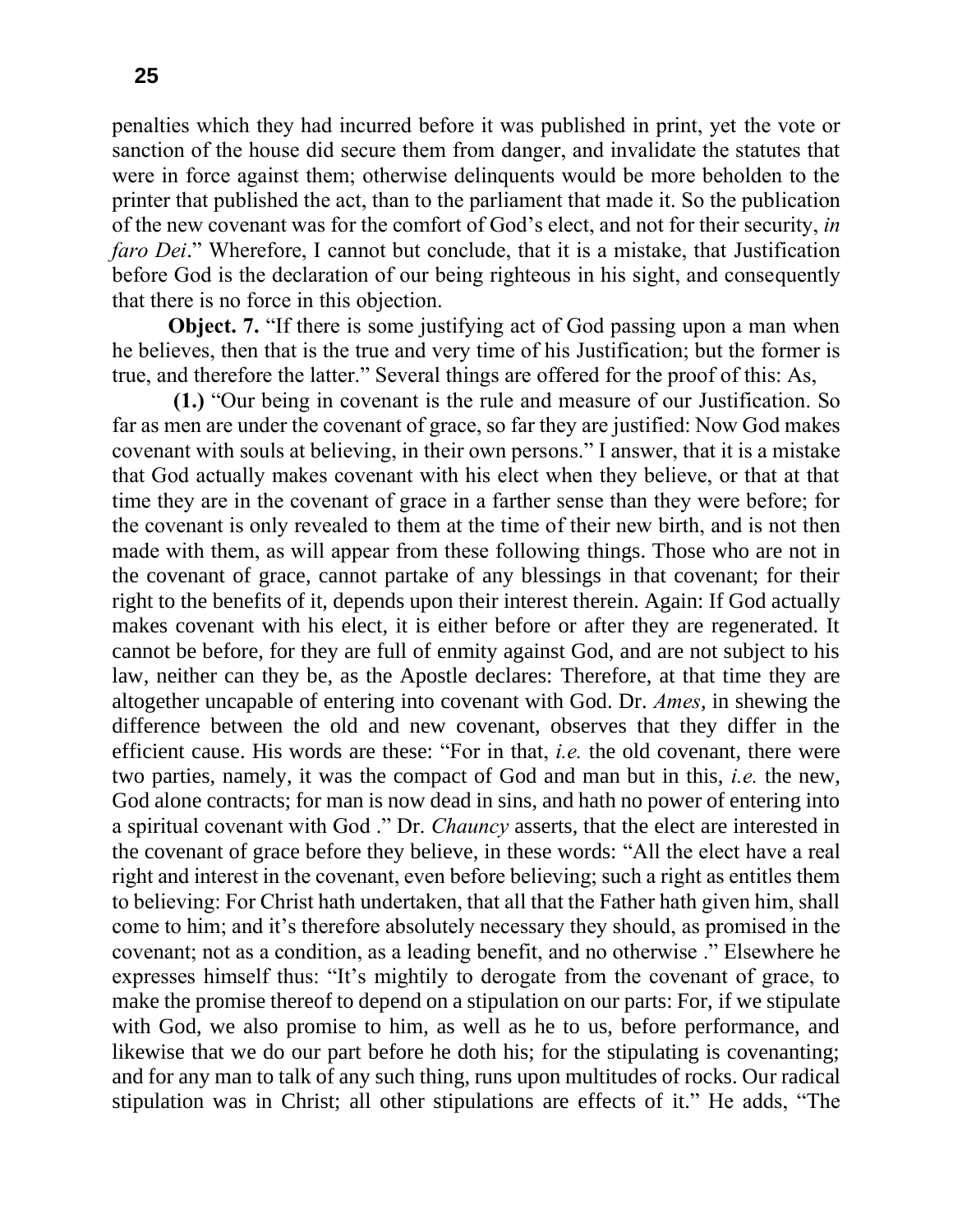covenant of grace is the. act of God; in the person of the Father with us, in the person of Christ in him, we did restipulate. He was the great covenanter on our part, and the condition of this covenant; and when we by virtue of the promise take hold of this covenant, we stand upon this condition with God, and God dispenseth all benefits upon this condition to us: And it is a free and absolute covenant to us, a covenant of promise; because not only the promise is bestowed, without foederal conditions performed by ourselves, and the great foederal condition, the Lord Christ, is freely bestowed on us." To these things I subjoin, that all me posterity of *Adam* were actually in, or under, the covenant of works, when that covenant was made with him, because he then represented them as their public head, wherefore their personal consent was required to that covenant. If this is not granted, it must be denied that we were guilty of *Adam*'*s* sin; and also, that the corruption of our nature is the consequence of his transgression. Now, if all *Adam*'*s* off-spring were actually under the covenant of works, immediately upon his consenting to it, and from thence his sin became as really theirs, as though they had been actually present when he committed it, and upon that account they receive inherent this from him; why may it not be allowed, that the elect were actually interested in the covenant of grace, when Christ, as their public head, entered into that compact with the Father? And also, that his righteousness was really imputed to them for their Justification, by virtue of their interest in the covenant of grace, tho' they did not then exist, as *Adam*'*s* sin was imputed to all his feed, before their personal existence by virtue of their interest in the covenant of works? Not after, or upon believing, doth God make covenant with them, for then they must be supposed to partake of one eminent blessing of the covenant of grace, before they are interested in it; for faith, yea, all regenerating grace, is contained in, and promised by that covenant; as is evident from those words, "A new spirit will I put within you; and I will take away the stony heart out of your flesh, and I will give you as heart of flesh (Ezekiel 36:24.)." Therefore, because they are interested in the covenant of grace, even when unregenerate, they are born again, in God's appointed time. Now who can imagine, that if the elect are interested in the covenant of grace before they believe, and that it is from thence they do believe, or receive faith, that that covenant is made with them after, or upon, believing? That would be no less absurd, than to suppose an effect gives being to its cause. Therefore when we read of God's making covenant with his people, it only intends the manifestation of covenant promises and blessings to their souls; which is evident from those words, "The secret of the Lord is with them that fear him, and he will shew unto them his covenant (Psalm 25:14.)." This author observes, **(2.)** "Our Justification follows our union with Christ: Now as there is a legal and representative union of the elect in Christ, which infers their being justified in him; so there is a vital and influential union brought about at believing.".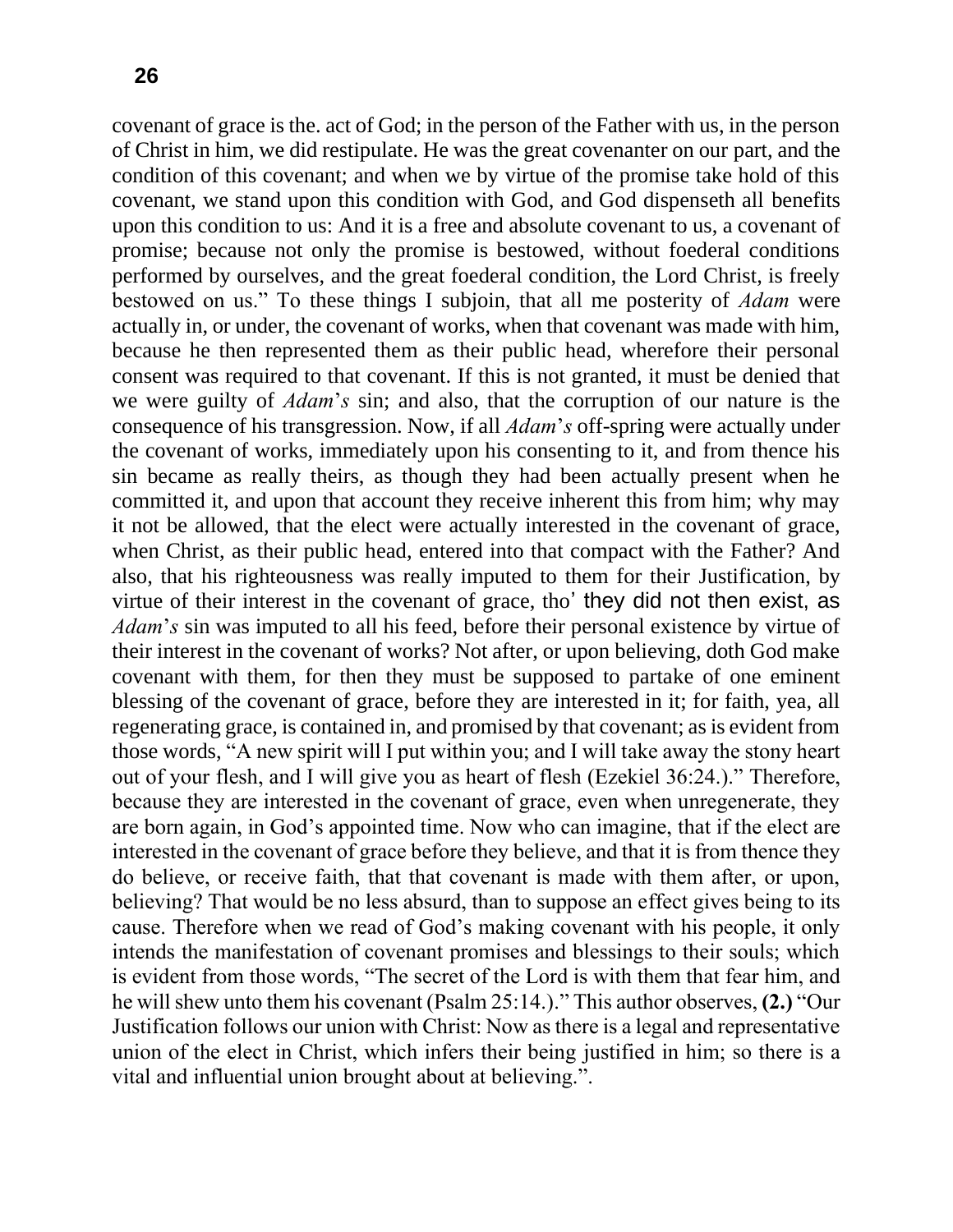As an answer, let these things be observed. Our vital union with Christ is not the effect, but the cause of our faith; as the union of the felon with the fock, is the cause of its bearing fruit. Again; Vital union with Christ is not the foundation of our Justification, but that legal union which is between Christ and us; that is, as he is our surety, and we are the principal debtors: For it was by virtue hereof that our sins were imputed to him; and from hence it is that his righteousness becomes ours, or is imputed to us. This union is eternal; and so is the imputation of Christ's righteousness to us, which arises from that union. That which was not necessary to the imputation of our sins to Christ, is not necessary to the imputation of his righteousness; vital union to Christ was not required to the former, therefore it is not to the latter. He farther adds,

**(3.)** "Justification goes with our possession of Christ; that is, all blessings of the covenant go with him." I answer that the elect are interested in Christ before they believe, though till then they are ignorant of their interest in him. They are his by choice and acceptation, and also by redemption and purchase; and he is theirs by a gracious donation of himself to them, in the everlasting covenant. Farther, Justification depends not upon our possession of Christ, or an application of his grace and righteousness to our souls, by the Spirit of God, though our knowledge of it does, for that is an act in God towards, and not the infusion of grace in us, and is therefore eternal; for no new do, or can, arise in God; he has the same view of us in Christ before we believe, as after believing.

He subjoins,

**(4.)** "That believers have a farther discharge in the law and are not so under the sentence of condemnation thereto, as unbelievers, tho' elect" I answer: The elect are under a lenience of condemnation by the law, as was before granted; yet, this notwithstanding, they are justified in their head Christ, as was before observed. The elect who are not called, are justified in God's sight; the called elect are justified , not only secretly, but openly: A declared freedom from condemnations Is no more than Justification revealed. He adds,

**(5.)** "Believers are under the justifying discharge of the gospel." It is true they are so; but this is no more than the manifestation of Justification, and not the thing itself. Under this objection it is farther said, "That when souls are brought under this, *i.e.* the covenant of grace (which mode of expression I cannot but disapprove, as improper, because they are in the covenant before they believe) then the filthy garments are taken away, and they are clothed, with change of raiment. Which, if true, it follows, that their sins are imputed to them, at least till after the first act of faith is put forth: And also, that Christ's righteousness is not imputed till after the exercise of faith; which makes Justification to follow both the habit and act of faith; and is directly contrary to the express words of the Apostle: "but believeth on him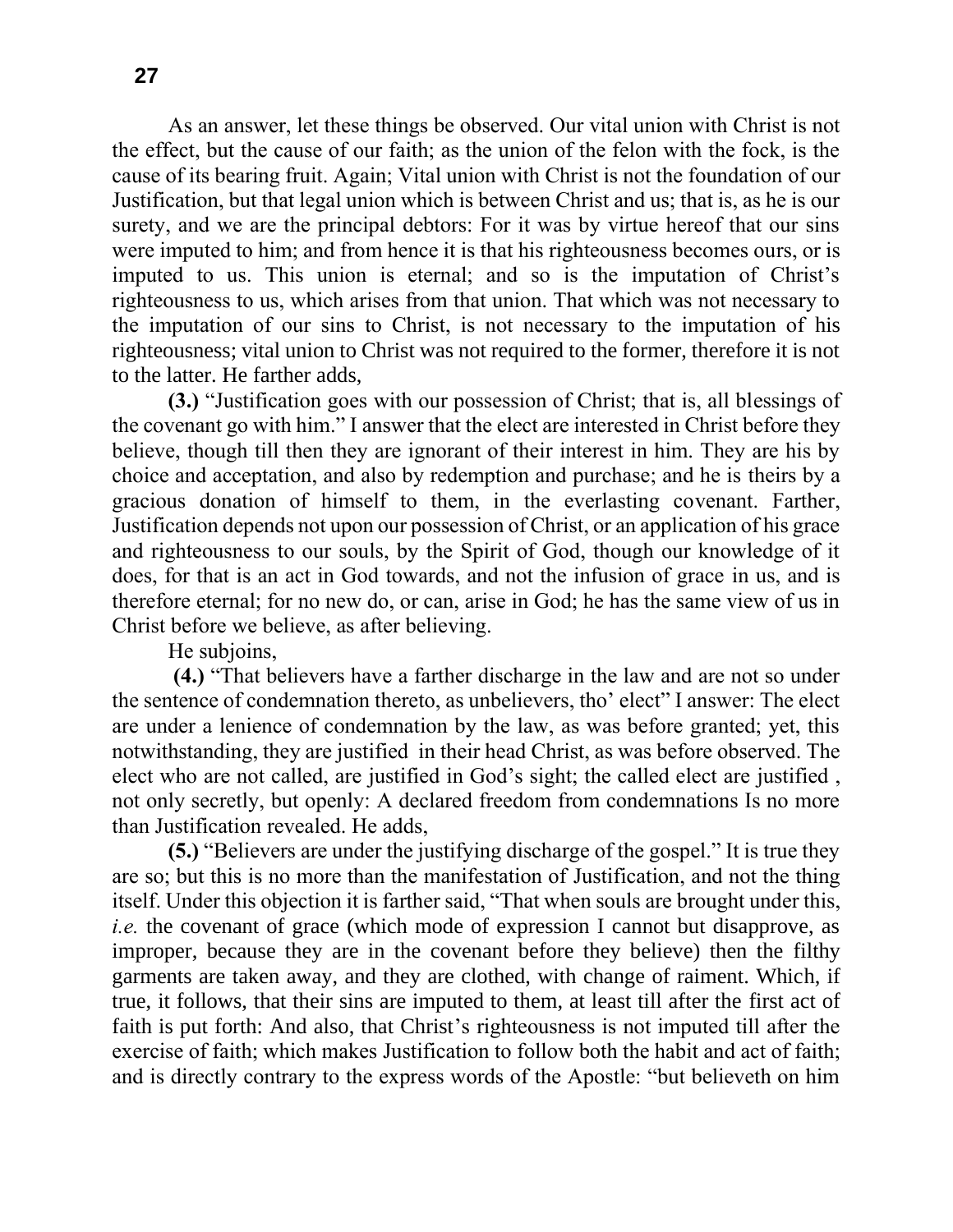that justifieth the ungodly (Romans 4:4.);" for no regenerate person is an ungodly person.

These objections are to be met with in Mr. *Beart*'*s* Vindication of the eternal Law and Gospel, second Part. I hope the answers here given to them, will take off all that force which they may seem to carry with them, against the doctrine of eternal Justification.

**3rdly,** There are some other popular objections, which have lately been advanced against this important truth, which I shall endeavor to answer.

**Object. 1.** "There cannot be a Justification from sin, till there is a charge of sin; but the one is in time, therefore the other." I answer, this objection is as much levelled against the imputation of sin before time, as against eternal Justification. That God from everlasting did impute sin to his elect, as in themselves considered, is evident by the covenant which God and Christ entered into.

Again: The charge of sin upon them by the law, is no more than a discovery of their standing secretly charged with sin in God's sight long before, as has been already observed; neither is their open acquittance by the gospel, any more than a manifestation of their secret Justification in God's mind, as he beheld them in Christ from eternity. It is granted that their open discharge from sin follows the declarative charge of it by the law, and that the one and the other is in time; but this militates not with eternal Justification in Christ.

**Object. 2.** "If the elect are justified without faith, they may be saved without faith." I answer: It is very bad logic to argue from a part to the whole; that which is true of the whole, is of a part, but not on the contrary; that which is true of a part, may not be so of the whole. Again: It may justly be said, that in some sense the elect are saved before they believe, and consequently without faith, as appears by these words: "who hath saved us, and called us with an holy calling; not according to our works, but according to his own purpose and grace, given us in Christ before the world began (2 Timothy 1:9.)." Salvation in a sense precedes vocation; for the elect are saved with many temporal salvations, before, and in order to, calling; or they are preserved by God's kind providence from many dangers, and recovered out of many afflictions) in order to be called; which I take to be included in those words: "preserved in Jesus Christ, and called (Jude 1:1.)." Besides, they are saved in a spiritual sense, before calling; for Christ hath redeemed them from the curse of the law, the wrath of God; and also, has conquered all their enemies, sin, Satan, death, and hell. This was the work which the Father gave him to do, and he came into the world to accomplish; for, "he came to seek and to save that which was lost (Luke 19:10.) The distinction of the impetration and application of salvation, which is commonly made by divines, perfectly agrees with this; the impetration of salvation is before, the application of it begins, when we believe.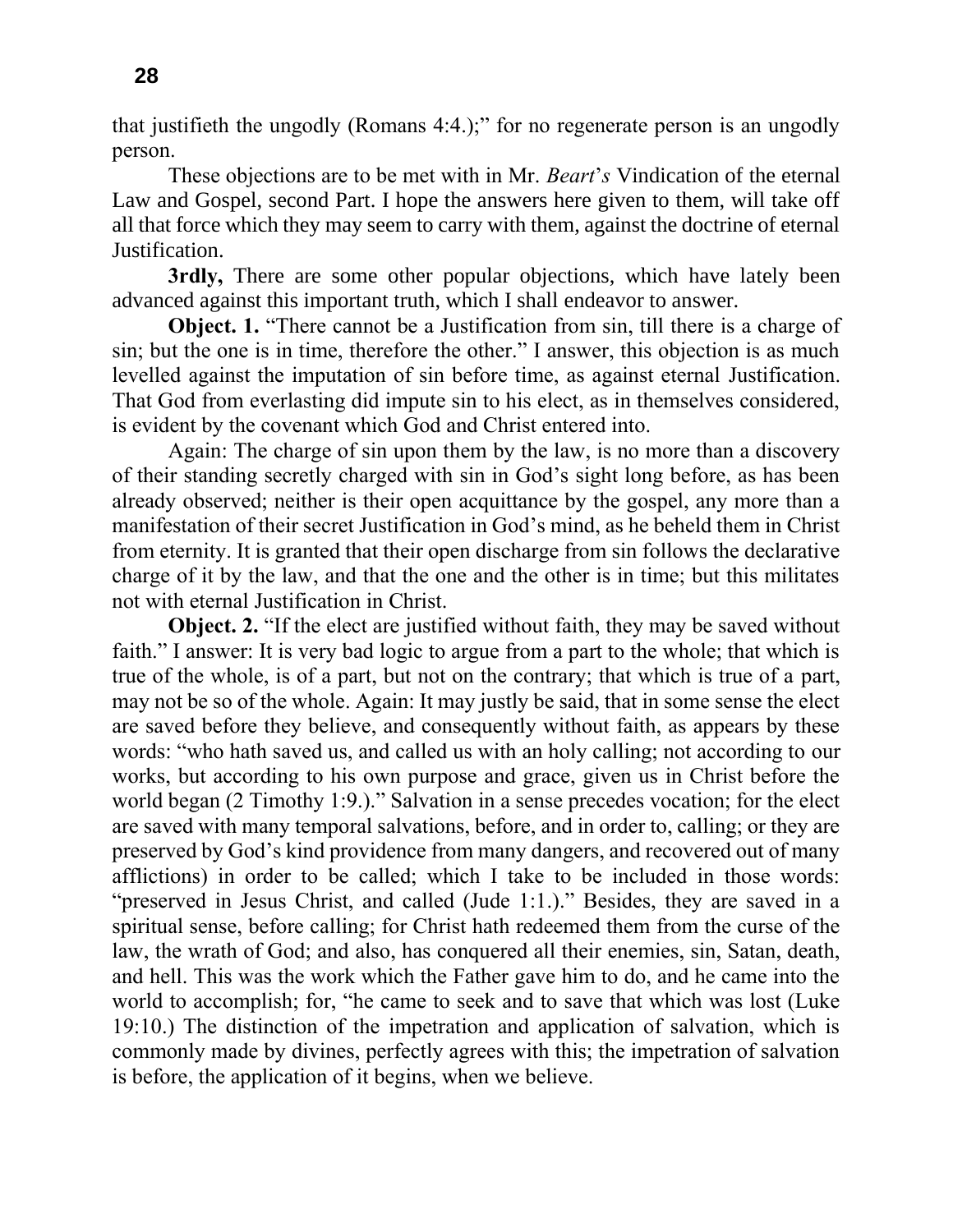If glorification, or the consummation of salvation, is intended in this objection, as I suppose it is; it follows not, that because we are justified without faith, that we may also be taken to heaven without faith: For it is not only necessary that we have a title to glory, which is the justifying righteousness of Christ; but that also grace be implanted in us, in order to ft us for the actual possession of everlasting life.

**Object. 3.** "Some have said they will never believe the doctrine of eternal Justification, unless it can be made appears that we were sinners from everlasting." If there is anything of weight in this trifling objection, it must be this, That we cannot be justified from sin before we have committed it: I answer, were not the elect of God considered as sinners in the act of election? I am sure the Sublapsarian doctrine necessarily supposes it; and I am inclined to believe that the authors of this objection do not much favor the Supralapsarian notion. Now how the elect of God could be considered as sinners, in God's eternal counsels, and yet no sin be imputed to them, I freely confess that I am not able to conceive: But if sin was imputed from everlasting to the elect, as in themselves considered; why may it not be allowed that they might be discharged from all sin, as God viewed them in Christ in eternity? Again, the actual commission of sin was not necessary to the imputation of it to Christ; this is so manifest, it needs no proof. Now let the authors of this objection make it appear, that though our sins might be, and actually were, imputed to Christ before we had committed them; yet that we cannot be justified from our sins, before the actual commission of them, I am tempted to think that this is a task they will not undertake, because they can't hope to succeed in it. Farther, this objection lies as strong against the complete Justification of believers; for if we cannot be discharged from sin before it is actually committed, we are not perfectly justified upon believing: But Justification is progressive, as sanctification is, which does not suit well with Protestant doctrine.

**Object. 4.** "Some have farther said, that this doctrine is only speculative, and of no great moment; and that they think it safest to go in the common beaten path of Justification by faith." I answer, the same may be objected against other great truths of the gospel. It may as justly be said, what need we trouble ourselves about such speculations as the doctrines of election, the eternal covenant of grace; the imputation of our sins to Christ, and his righteousness to us; and of God's eternal love, as the spring and source of these blessings? What reason can be offered, why the doctrine of eternal Justification should be called speculative, any more than these important truths? Again: For any to firt against a doctrine as speculative, without taking notice of those arguments which are made use of to support it, is, in my opinion, a tacit acknowledgment that they are not able to answer them; or at least that they are unwilling to be at any pains that way, and therefore think to bear down their weight with a magisterial air. This, indeed, is taking the shortest method to end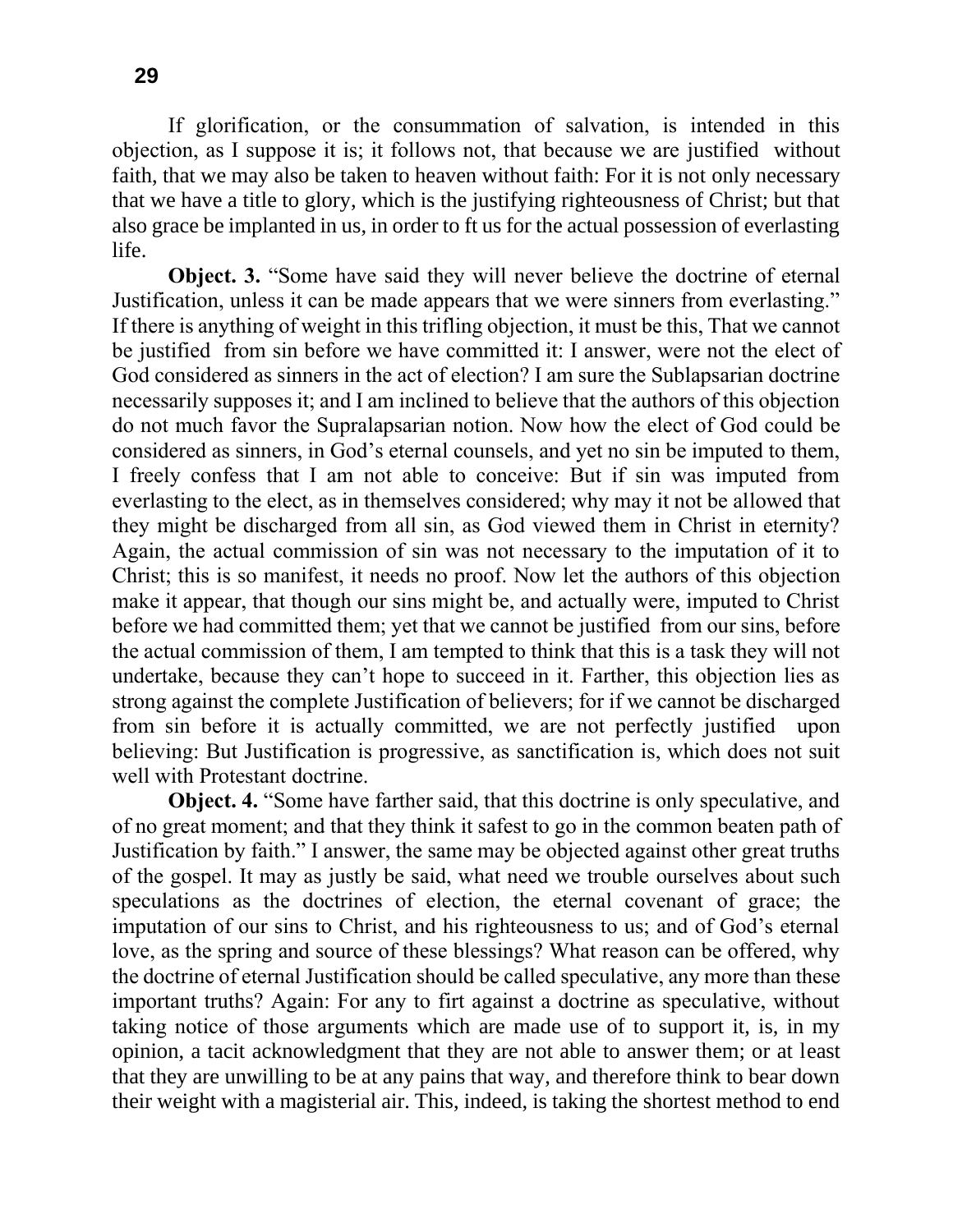a controversy; but is no instance of a generous temper, or a mind open to conviction. Let such objectors shew us why it is safest to go in the common beaten path of Justification by faith; with submission it may be told them, that some divines, of no less penetration than themselves, could see no danger in holding the doctrine of Justification before faith. Dr. *Owen* speaks very honorably of some that did, though he differed from them, in these words: "I am imposed on to lay the foundation of all *Antinomianism* (as Mr. *Burgess* is also) to maintain *Justification* from eternity, or at least in the cross of Christ, of all that *should believe,* and *Justification by faith* to be but the *sense of it* in our *consciences* (which *last* I know *better* and *wiser men* than myself that do, though I do not ." It is very well known that those, who hold the doctrine of eternal Justification, are reproachfully called *Antinomians,* by some who differ from them in that point; and it may be equally observed, that many of their opponents are very fond of being thought men of catholic and charitable tempers; to maintain a due respect to such as are not altogether in the same way of thinking with themselves, (which is what they ought to do) but their loading those who are for eternal Justification, with the heavy charge of *Antinomianism* on that account, is no instance of their justice or charity: For, if I am not greatly mistaken, those who believe that doctrine, are far more clear of what is objected against them, than many of these charitable persons who are forward to asperse, and labor to bring thereunder contempt. It may be presumed, that some of these persons are of opinion that such as be moderate *Calvinists,* or are somewhat inclined to *Arminianism,* and *Pelagianism,* are not to be treated as enemies, but friends; whilst those that embrace the doctrine of eternal Justification, are to be esteemed dangerous adversaries to truth, although they prefers to agree with them in almost all other respects. How well it becomes any men, possessing *Calvinism,* to discover an unkind and rancorous disposition towards such as believe, and endeavor to defend this doctrine, let the unprejudiced and impartial reader determine. My design in this, is not to court the favor and respect of such persons, but to observe to them how agreeably they conform their conduct to that moderation and charity, which they sometimes earnestly recommend.

**Object. 5.** "It is objected by some, that many who have embraced this doctrine, have been a reproach to religion by their disagreeable conduct, and therefore they cannot judge favorably of the doctrine itself."

In answer to this I observe, that we ought not to determine in favor of, or against, any opinion by the conversations of these who believe it; for a regular life is no proof of a person's principles being just, nor is an irregular deportment always an evidence of mistakes in the judgment. Besides, many who never believed this doctrine, have brought an odium upon the gospel by a sinful course and practice; now are we to object against, and recede from, the truths of Christ on that account? surely we ought not. Moreover, corrupt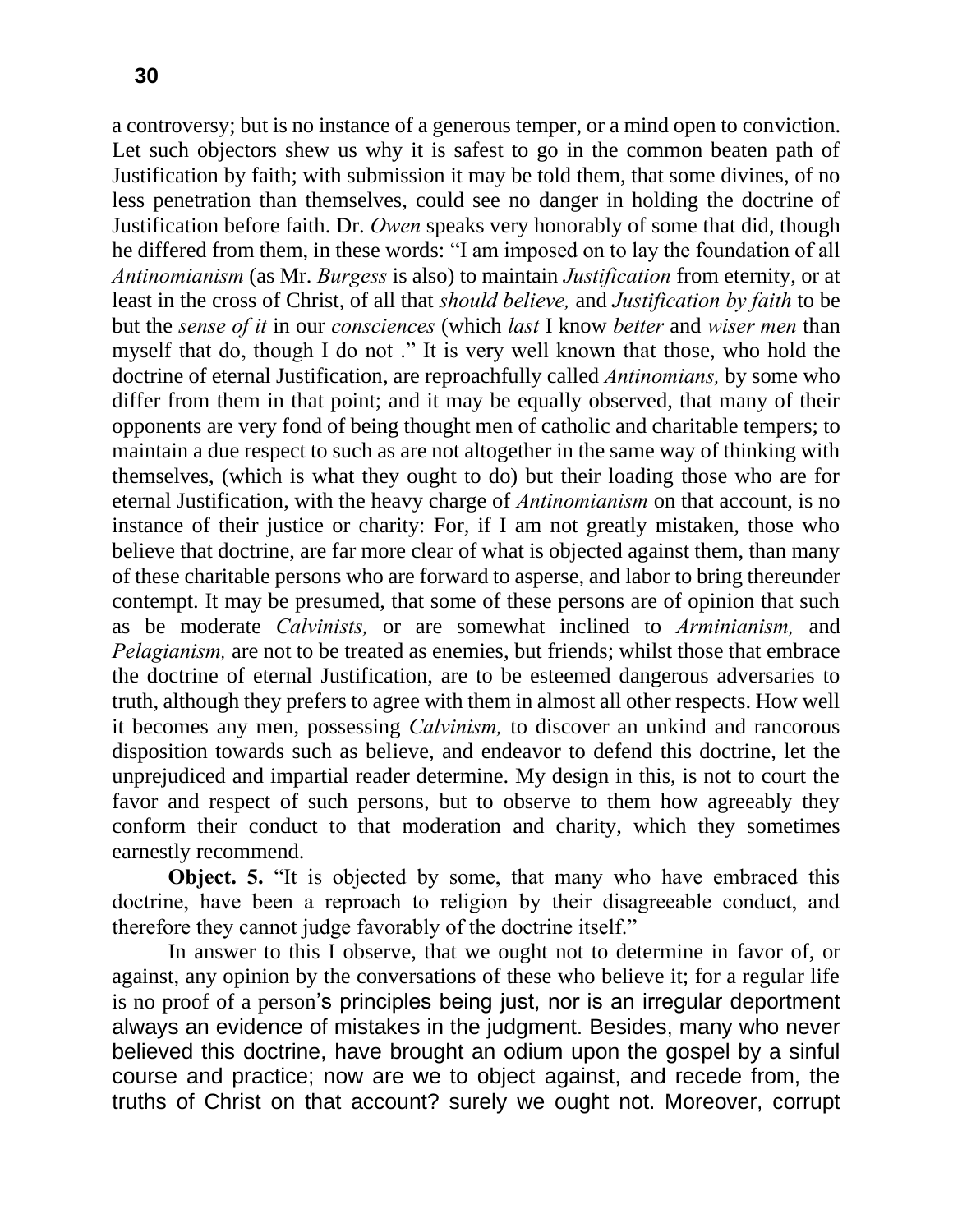nature abuses the law of God, as well as the gospel of Christ, as appears from those words of the Apostle: "But sin taking occasion by the commandment, wrought in me all manner of concupiscence; for without the law, sin was dead (Romans 7, 8)." The strict prohibition of sin by the law, irritates our depraved minds; and lust works in us with the greater force and violence. "We strive for that which is forbid, and always desire those things which are denied us," as *Pareus* observes. Therefore, should this objection take place, we must regard neither law nor gospel. Farther, I hope it may be justly allowed, that the far greater number of those who believe this doctrine, do adorn their profession by a conversation becoming the gospel. Upon the whole, It appears that neither candor, nor impartiality to truth, is discovered in this objection.

**Object. 6.** "Say, some suppose this, doctrine is true, what use or service is it of, to men?" I answer, it is our indispensable duty to make diligent search after divine truth. We cannot be excused in slight enquiries into what God has revealed in his word, by this vain pretense, that we are unable to conceive what advantage may arise to us from the discoveries we make of some truths contained therein. Again: This objection is a very unbecoming refection on the infinite wisdom and goodness of God; for it supposes that he has revealed something that is not profitable to his people, which must be esteemed a soul imputation on the divine perfections: For it is not to be imagined that God would, or can, reveal any doctrine to men, which is not in itself advantageous to them, however they may abuse it; wherefore this objection deserves to be treated with contempt. Farther, this doctrine, in my opinion, stands and falls with the important truths of God's everlasting love to his people; their eternal election in Christ, and the eternal covenant of grace. That Christ loved and delighted in his people from everlasting, is evident from these words, "my delights were with the sons of men (Proverbs 8:31.)." When did Christ thus delight in his people? The answer is, "before the mountains were settled, before the hills were brought forth; while as yet the earth was not made, nor the fields, nor the higher part of the dust of the earth: That is to say, before the world was formed And the Father then took the same delight in there persons: Now as they stood charged with sin, and under condemnation, or, as considered in themselves, they were not the objects of the divine Persons pleasure, but as clear from guilt, and justified in the perfect righteousness of the Mediator. That they were chosen in Christ, cannot be disputed; and, as viewed in him, they were never objects of condemnation, but always of Justification. If there is an eternal covenant of grace, in which Christ engaged to pay their debts, by virtue of such his engagement they really became his, and the persons of the elect were acquitted of them by God and Christ, and also were justified in their account: Whence it appears that eternal Justification is of the same weight and use as there doctrines are, for it is inseparably connected with them.